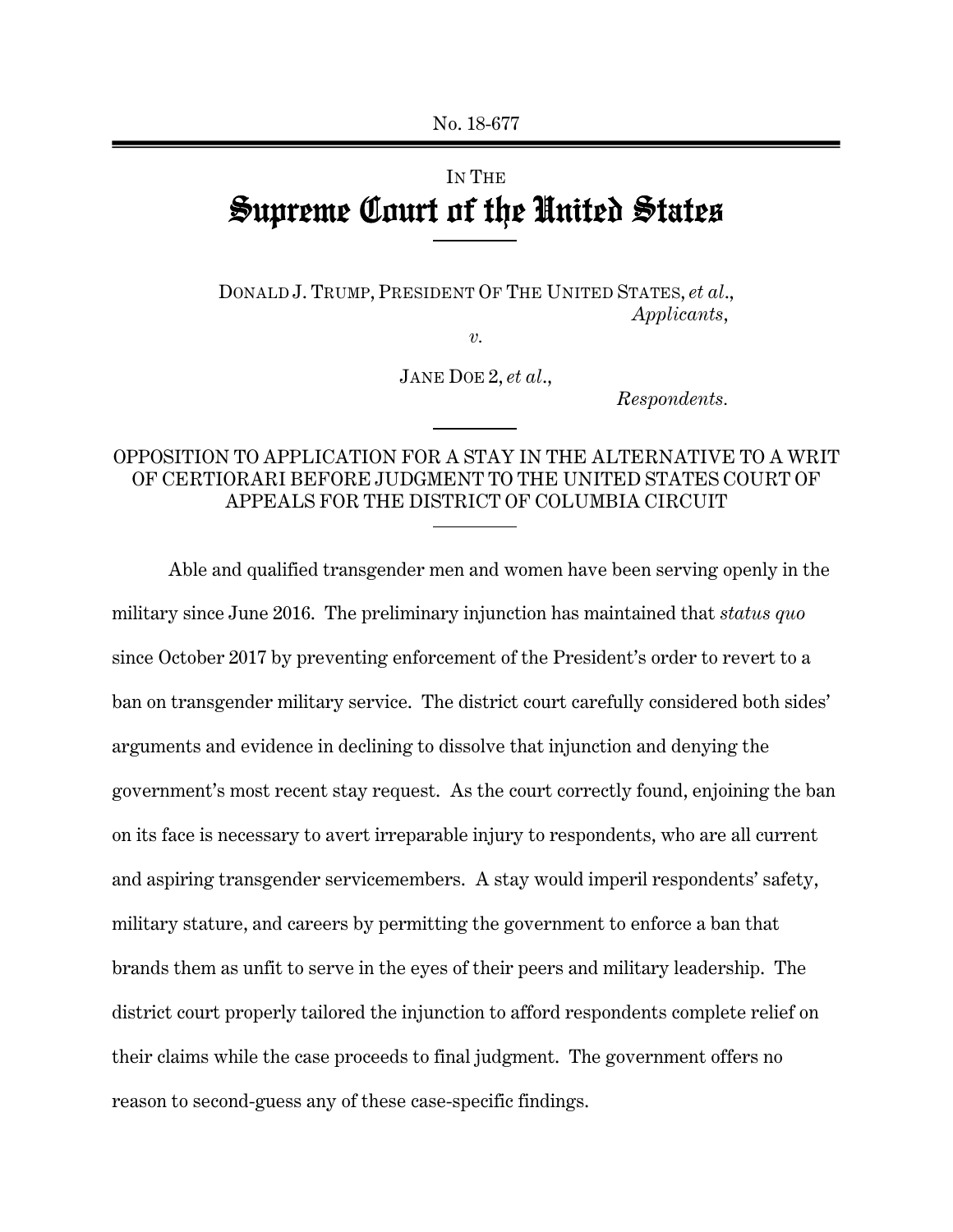The government's litigation choices belie any claim of harm to the military. The injunction has been in place well over a year, and more than nine months have passed since the government sought to dissolve it. The government could have pursued a first appeal. It could also have sought an immediate stay of the district court's August 6, 2018 order denying its motion to dissolve the injunction. It did neither—even as to the scope of the injunction. Having forfeited those earlier opportunities for relief, the government's asserted urgency to upend the *status quo* in order to implement a transgender service ban strains credulity. There is no irreparable harm to the government or shift in the balance of equities warranting a stay. To the contrary, the balance of equities strongly favors respondents, who stand to lose their security and careers in the military without the injunction.

This Court is unlikely, moreover, to grant certiorari to review the underlying merits in this interlocutory posture. Neither this case nor any other has been litigated to final judgment. The government's application concerns only its effort to *dissolve* the injunction entered months earlier. And its entire merits argument rests on the false claim that the Mattis Plan, issued to implement the President's order, is not a ban. The district court has denied cross-motions for summary judgment and is poised to rule on the scope of discovery that will enable the parties and the court to resolve this case on the merits. The district court's preliminary rulings in dissolving the injunction faithfully apply this Court's precedent to the current record. Given the incomplete record, the preliminary nature of the ruling below, and the district court's careful analysis, certiorari is unlikely to be granted.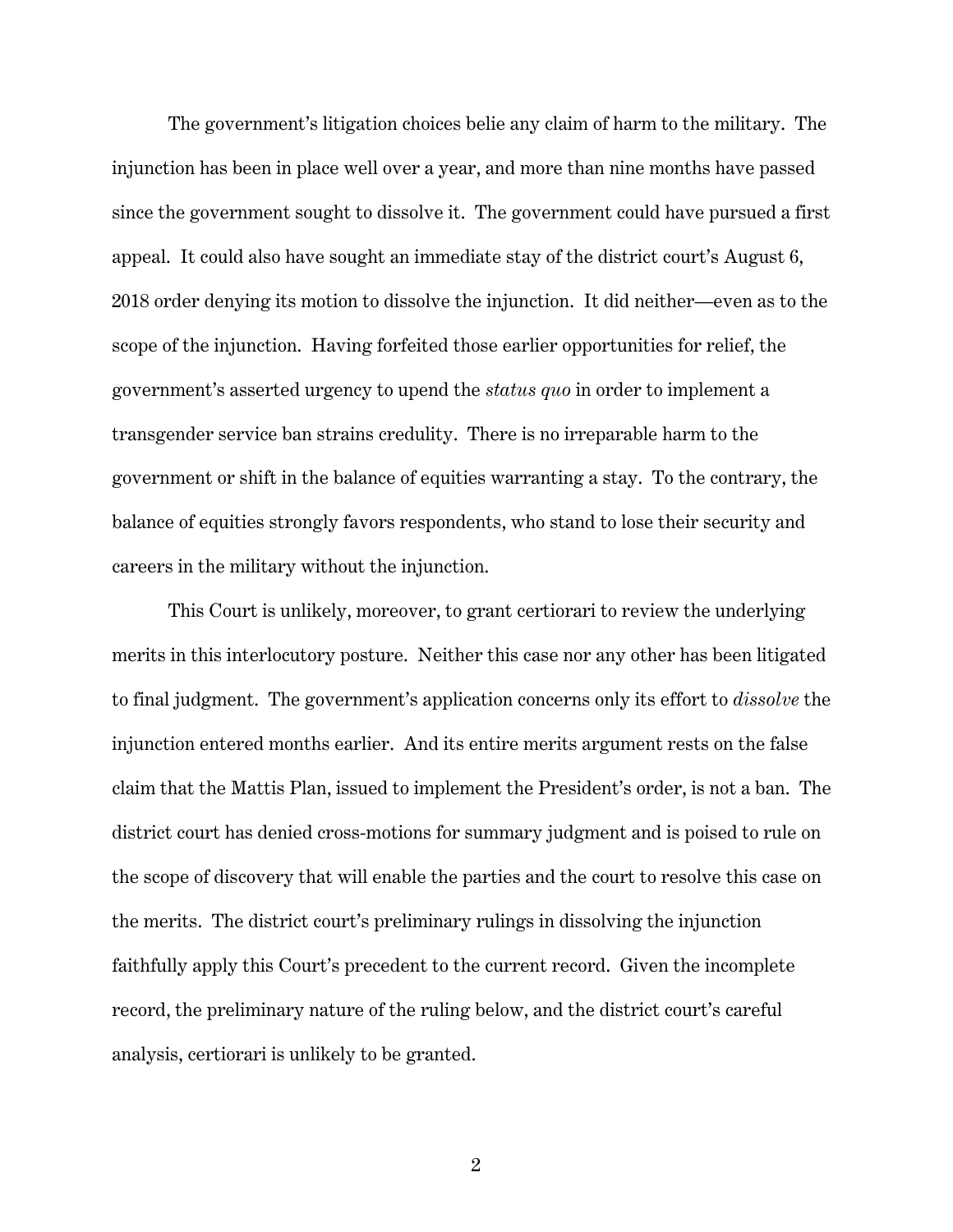Nor do the government's concerns about other injunctions entered against other policies in other cases warrant a stay in this case. The injunction here is necessary to afford relief to respondents in this case and shows due respect for a co-equal branch. The district court dismissed the President from the case, dissolving the preliminary injunction as to him based on the government's separation-of-powers concerns. The court has taken a measured approach to discovery, waiting to resolve several privilege disputes until after the factual issues in the case have been substantially narrowed. And the court of appeals granted the government's request for expedition in the pending appeal and heard oral argument on December 10—three days before the government's stay application to this Court. It is the government, not the courts, that is departing from precedent by asking for the extraordinary remedy of a stay pending appeal after inexplicable delays and with no showing of actual harm. Respondents seek only to serve their country in accordance with the same demanding standards that apply to everyone else. The injunction ensures that they can continue to do so while this case reaches a final judgment on the merits. The government's stay request should be denied.

#### BACKGROUND

#### A. The Military's Policies On Service By Transgender Individuals

## **1.** Development of the Carter Policy allowing transgender people to serve in the military

Before 2016, the Department of Defense (DOD) barred transgender people from entering the military and mandated the discharge of those serving. Appl. App. 7a-9a. Following the 2010 repeal of a federal statute that barred gay and lesbian people from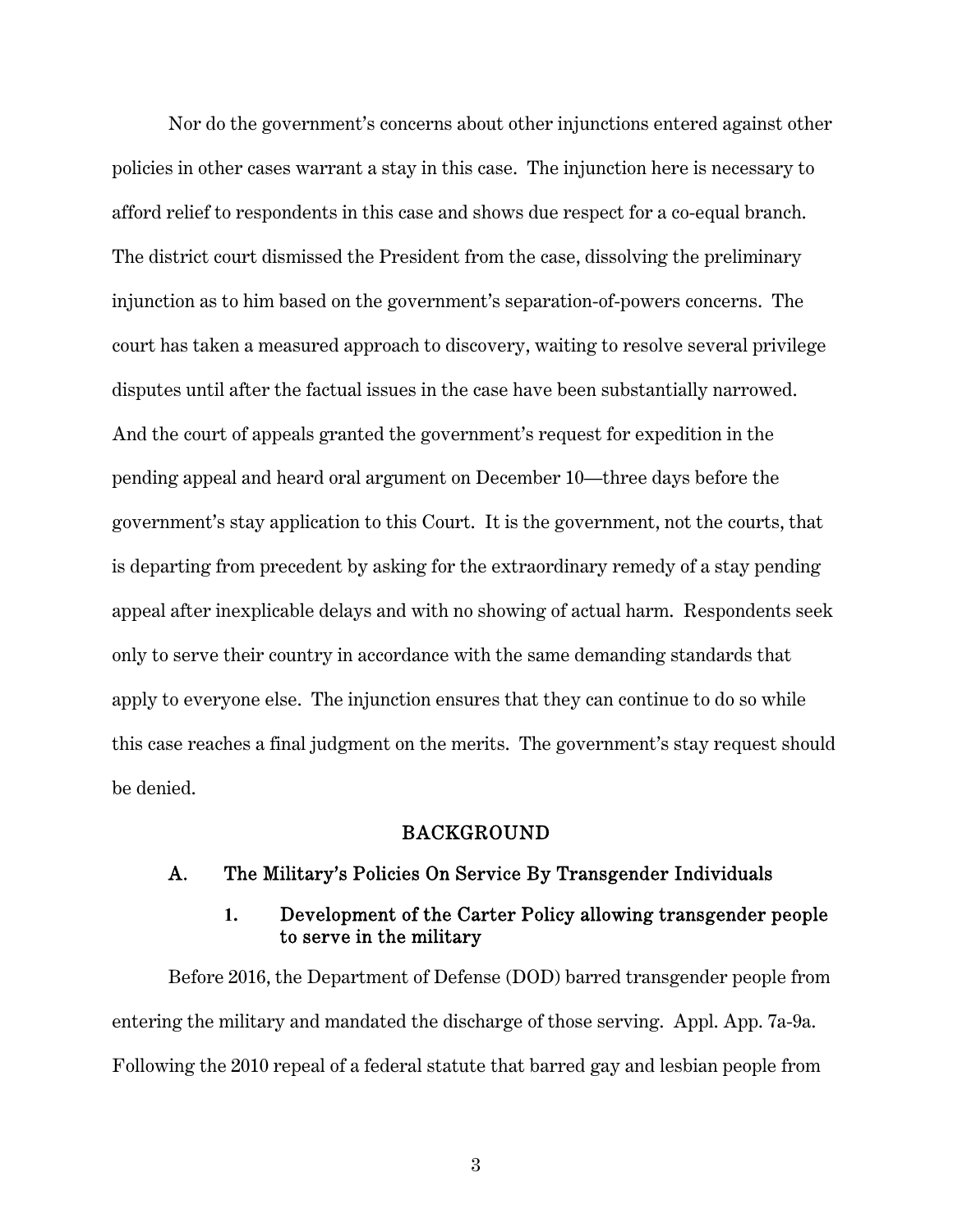service, military leaders recognized that the armed forces also had valuable and highly skilled transgender members. CAJA1018-1019. As then-Army Secretary Eric Fanning explained, "[p]articularly among commanders in the field, there was an increasing awareness that there were already capable, experienced transgender service members in every branch." CAJA1019; *see also* CAJA1001.

In July 2015, Secretary of Defense Ashton Carter convened a Working Group to examine military service by transgender individuals and to formulate recommendations for future policy.<sup>1</sup> Appl. App. 9a. Recognizing that "the most important qualification for service members should be whether they're able and willing to do their job," CAJA710, the Working Group conducted a comprehensive examination of relevant evidence. The Working Group sought "to ensure that the input of the Services would be fully considered before any changes in policy were made and that the Services were on board with those changes." CAJA1040. The Working Group consulted with medical, personnel, and readiness experts, senior military personnel, and transgender servicemembers. Appl. App. 9a-10a. It also commissioned a RAND Corporation study on the impact of military service by transgender people. Appl. App. 10a.

The Working Group concluded that barring transgender people from military service undermined military effectiveness and readiness. Appl. App. 10a. Exclusion would require the discharge of "qualified individuals … and [would] create[] unexpected

<sup>&</sup>lt;sup>1</sup> The Working Group had approximately 25 members, including senior uniformed officers, senior civilian officials, and representatives of the Surgeons General for each Service branch. CAJA991. The Working Group reported to senior DOD personnel at meetings attended by the Joint Chiefs of Staff, the Chairman, the Vice Chairman, the Service Secretaries, and the Secretary of Defense. CAJA1042.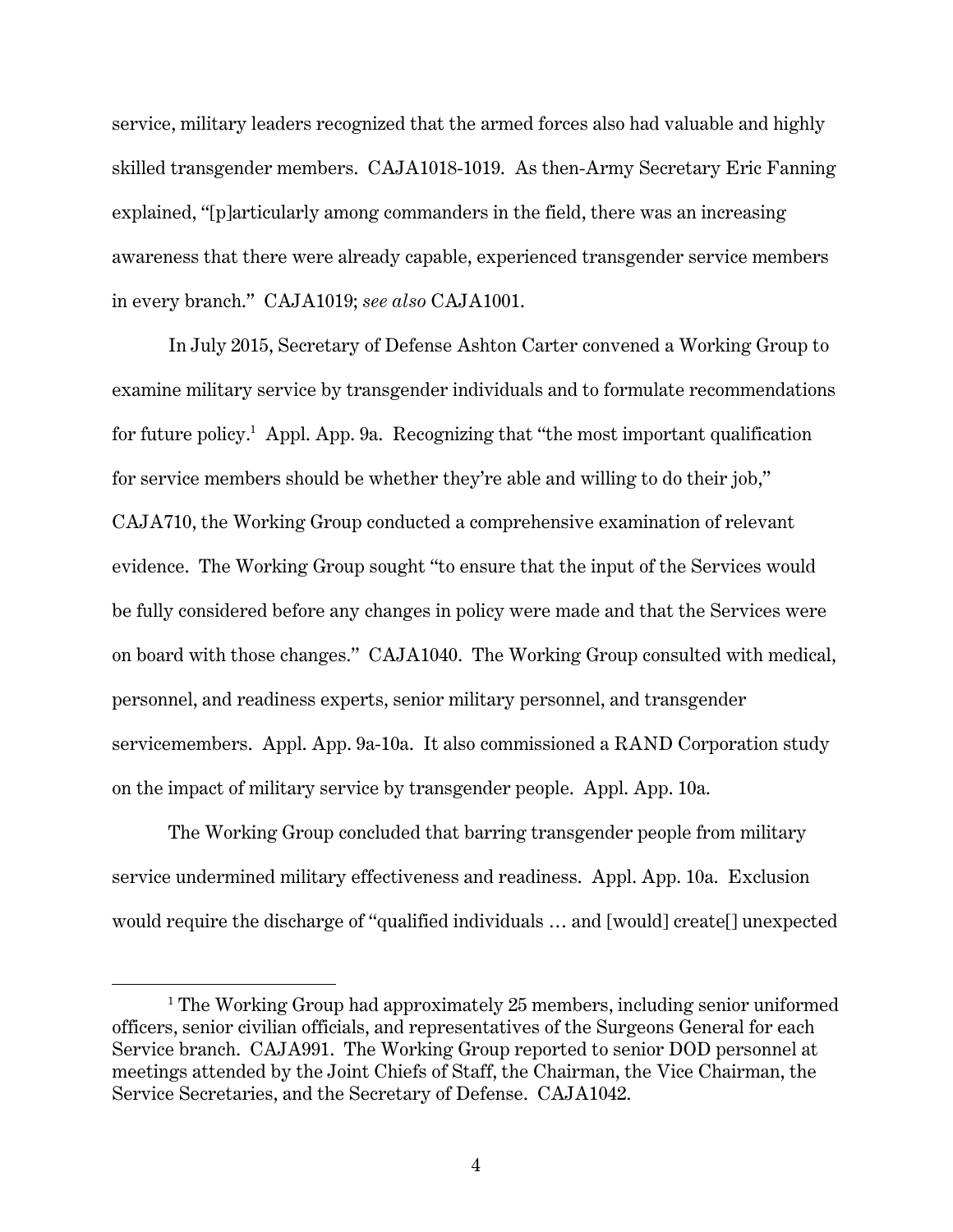vacancies requiring expensive and time-consuming recruitment and training of replacements." Appl. App. 10a-11a.<sup>2</sup> The Working Group also concluded that ""barring transgender people from military service causes significant harms to the military, including arbitrarily excluding potential qualified recruits based on a characteristic with no relevance to their ability to serve." Appl. App. 11a n.2. The Working Group therefore recommended evaluating transgender applicants based on the same "medical standards for accession" applied to everyone else, "which seek to ensure that those entering service are free of medical conditions or physical defects that may require excessive time lost from duty." CAJA1023.

Based on those recommendations, Secretary Carter in June 2016 issued a directive-type memorandum announcing that "'service in the United States military should be open to all who can meet the rigorous standards for military service and readiness,'" and setting forth accession and retention policies (collectively, the Carter Policy) that permit service by qualified transgender individuals. Appl. App. 12a.

Secretary Carter also set up a comprehensive plan to revise military regulations to ensure equal treatment of transgender servicemembers throughout all aspects of service from accessions through completion of service. That effort included the development and circulation of training materials by DOD and by the individual

<sup>&</sup>lt;sup>2</sup> The RAND study found that health-care coverage for gender-transition treatments would have an "'exceedingly small'" impact on health-care expenditures and that there was no evidence that permitting transgender personnel to serve openly would have "any effect" on unit cohesion. Appl. App. 10a. The study also found that "'[i]n no case'" where foreign militaries have allowed transgender individuals to serve "'was there any evidence of an effect on the operational effectiveness, operational readiness, or cohesion of the force.'" Appl. App. 10a.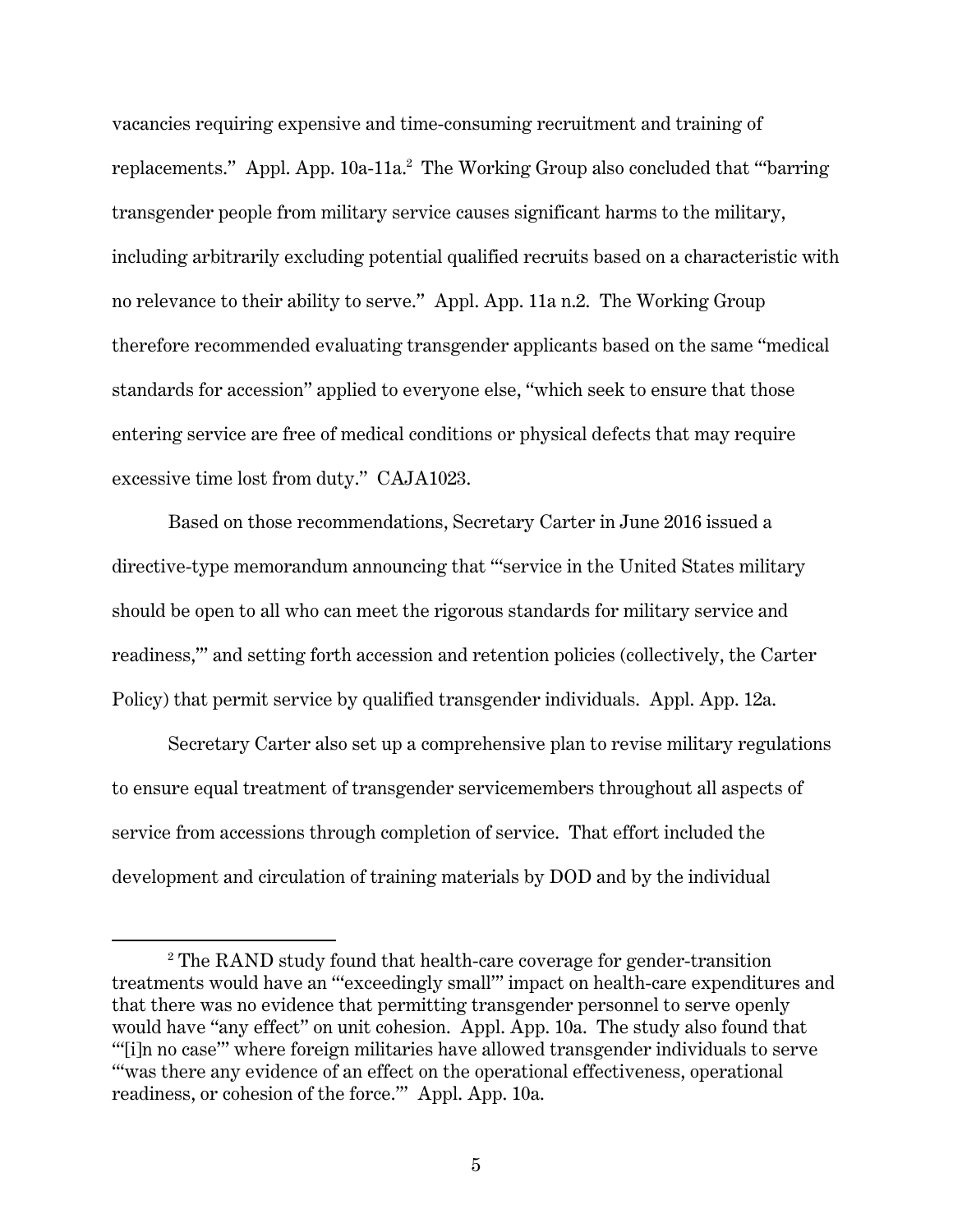military service branches. Appl. App. 14a-15a. Those materials explained that a transgender servicemember is one who has undergone or will undergo gender transition, and that gender transition "is the process a person goes through to live fully in their preferred gender." CAJA519-520. They further explained that the process for gender transition in the military would begin with the individual receiving a diagnosis of gender dysphoria, a medical diagnosis that refers to the distress that a transgender person "experience[s] due to a mismatch between their gender and their sex assigned at birth." CAJA518, 520-521. Gender transition alleviates such distress by enabling transgender servicemembers to live "in [their] preferred gender." CAJA519, 521.

*Retention*. The Carter Policy took immediate effect with respect to retention, prohibiting the discharge of servicemembers "'due solely to their gender identity or an expressed intent to transition genders.'" Appl. App. 12a. The Carter Policy established a process for permitting servicemembers to undergo gender transition and to serve in their preferred gender. CAJA490-507; CAJA588-589. The servicemember must coordinate with his or her commander regarding the timing of gender transition and any relevant accommodations "addressing the needs of the Service member in a manner consistent with military mission and readiness." CAJA496; *see also* CAJA500-501. The process concludes when the servicemember's gender marker in the Defense Enrollment Eligibility Reporting System (DEERS) is changed to match the servicemember's gender rather than birth sex. CAJA496. Thereafter, the servicemember is subject to all applicable military standards for that gender. Appl. App. 12a.

*Accessions*. The Carter Policy permits transgender people to enlist and eliminates the prior differential standard applied to the medical treatments associated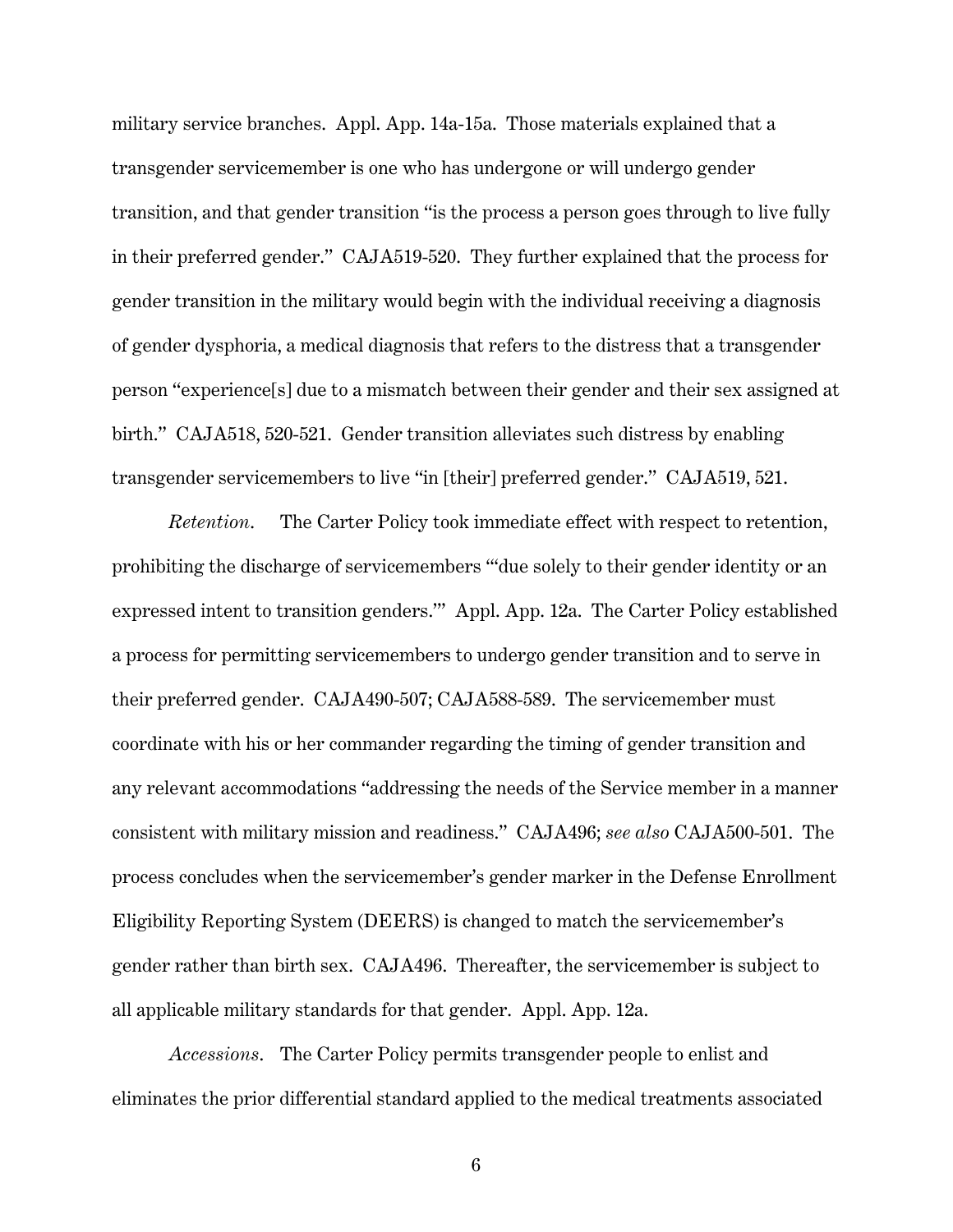with transgender people, which required the rejection of any transgender candidate regardless of their fitness to serve. Under the Carter Policy, individuals who have undergone gender transition are generally eligible to serve, as long as their transition is complete and the applicant has been medically stable for at least 18 months. Appl. App. 12a. That is the same approach applied to applicants who have undergone other medical treatments that do not result in any persistent or ongoing "functional limitations." CAJA589; *see also* Appl. App. 13a ("'[T]he military services will begin acceding transgender individuals who meet all standards—holding them to the same physical and mental fitness standards as everyone else who wants to join the military.'").

Transgender people have been serving openly in all branches of the United States military since June 2016, including on active duty in combat zones. Appl. App. 4a. Transgender individuals have been permitted to enlist in the military since January 2018. Appl. App. 80a.

#### **2.** The ban directed by the President

## a) President Trump's order to ban transgender people from military service

On July 26, 2017, President Trump announced via Twitter that the government "will not accept or allow Transgender individuals to serve in any capacity in the U.S. Military." Appl. App. 16a. On August 15, 2017, the President formalized that policy in a memorandum. Appl. App. 17a; CAJA406-407 (2017 Presidential Memorandum). The 2017 Presidential Memorandum directed Secretary of Defense James Mattis "to return to the longstanding policy and practice on military service by transgender individuals that was in place prior to June 2016." CAJA406. That policy, as described by the 2017 Presidential Memorandum, "generally prohibited openly transgender individuals from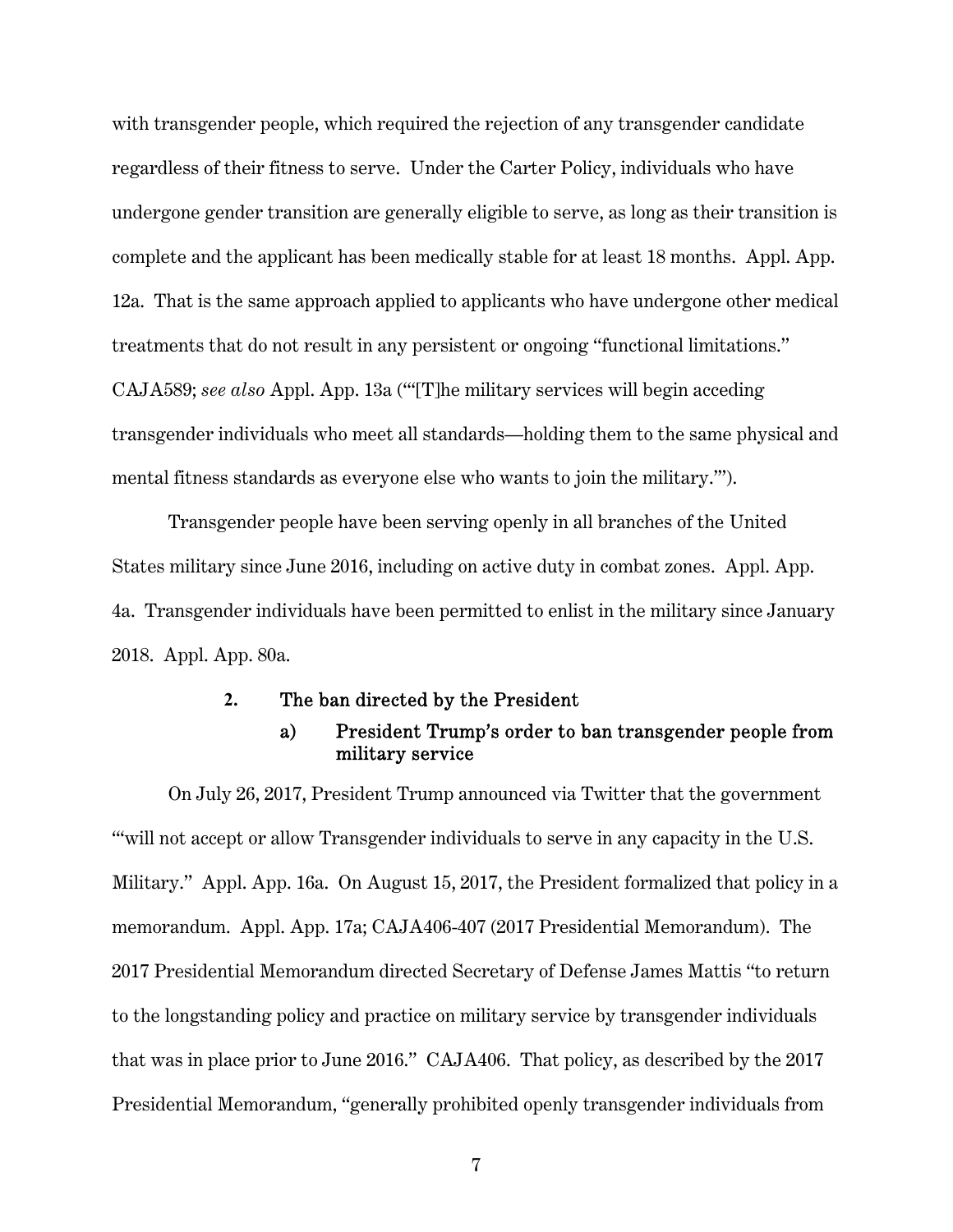accession into the United States military and authorized the discharge of such individuals." CAJA406.

The 2017 Presidential Memorandum ordered Secretary Mattis to "submit a plan to the President 'for implementing'" the President's directives by February 2018 and specified that the ban would take effect no later than March 23, 2018. Appl. App. 18a. The President also ordered Secretary Mattis to include in the implementation plan provisions "'to address transgender individuals currently serving in the United States military.'" *Id.*

## b) DOD's development and issuance of an implementation plan

Four days after issuance of the 2017 Presidential Memorandum, Secretary Mattis announced that DOD would "'carry out the president's policy direction," including by developing an "'implementation plan'" to "'address accessions of transgender individuals and transgender individuals currently serving in the United States military.'" Appl. App. 19a-20a. Secretary Mattis stated that he would establish a panel "'to provide advice and recommendations on the implementation of the president's direction,'" and then advise the President "'concerning implementation.'" Appl. App. 20a.

Secretary Mattis issued two memoranda related to the President's directive. The first, entitled "Interim Guidance," reiterated DOD's intent to "'carry out the President's policy and directives.'" Appl. App. 117a. Secretary Mattis stated that he was issuing the interim guidance to "'comply with the [2017] Presidential Memorandum'" and would "present the President with a 'plan to implement the policy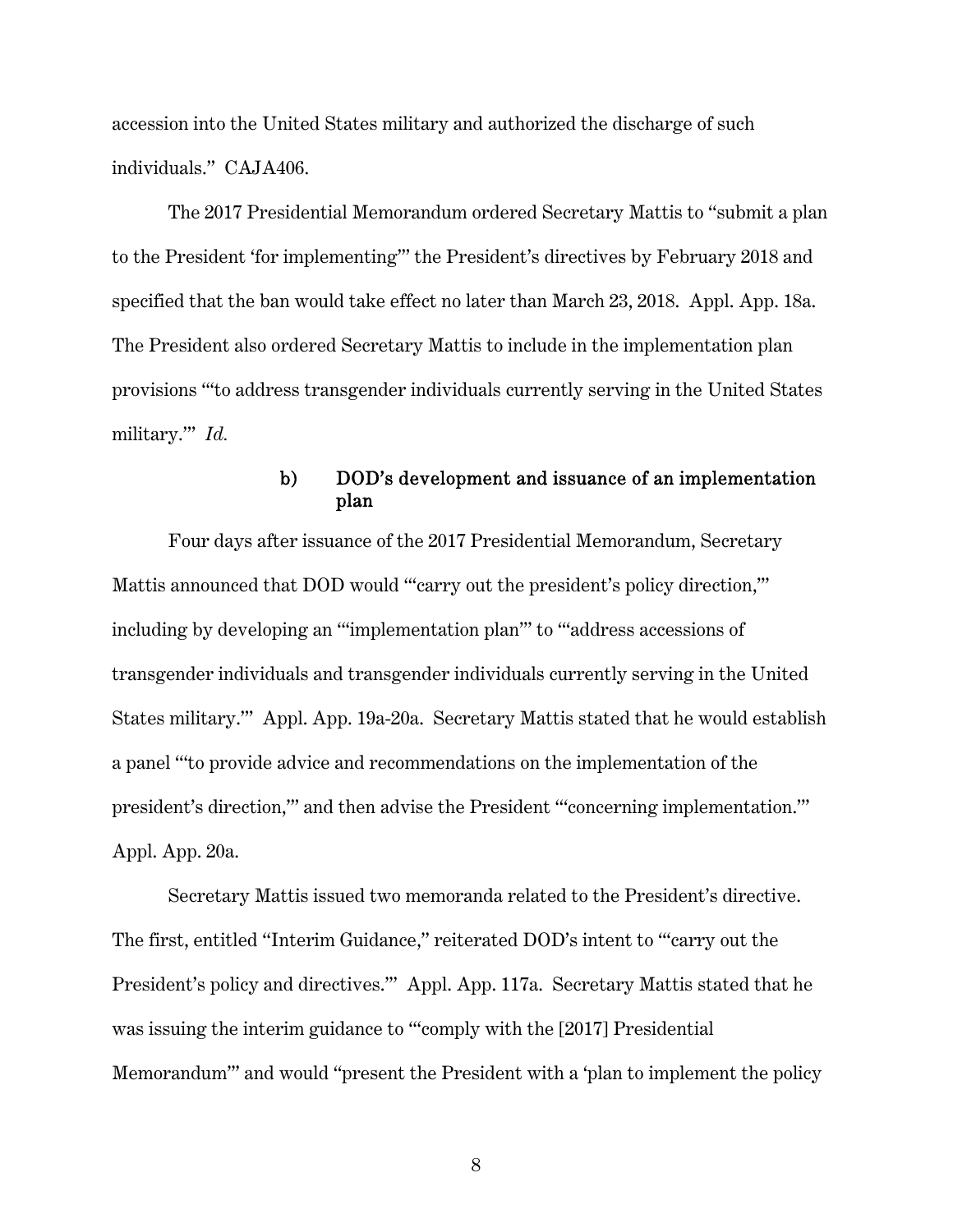and directives'" in the 2017 Presidential Memorandum, on the timeline ordered by the President. *Id*.

The second, entitled "Terms of Reference," set forth the specific parameters for how to "effect the policy and directives of the [2017] Presidential Memorandum" with respect to accessions and retention. Appl. App. 117a. With respect to accessions, Secretary Mattis stated that the 2017 Presidential Memorandum required DOD to "prohibit accession by transgender individuals." Appl. App. 117a-118a. With respect to retention, Secretary Mattis stated that the Memorandum directed DOD to "'return to the longstanding policy and practice on military service by transgender individuals that was in place prior to June 2016.'" Appl. App. 117a.

In February 2018, DOD issued a report including specific recommendations for how to implement the President's directives. Appl. App. 98a-99a; CAJA268-312 (Report). On February 22, 2018, Secretary Mattis endorsed the recommendations and presented them along with the Report in a memorandum to the President regarding "Military Service by Transgender Individuals." Appl. App. 96a; CAJA263-265 (Mattis Plan). On March 23, 2018—the date the President had set for reinstating the ban—the President "'revoke[d]'" the 2017 Presidential Memorandum and "ordered" Secretary Mattis "'to implement … appropriate policies'" regarding military service by transgender individuals. Appl. App. 99a.

#### c) How the Mattis Plan effectuates the ban

The Mattis Plan takes a multi-pronged approach to ensure that all transgender individuals are barred from military service. Specifically, the Mattis Plan excludes: (1) anyone who does not live in their "biological sex"; (2) anyone "who require[s] or ha[s]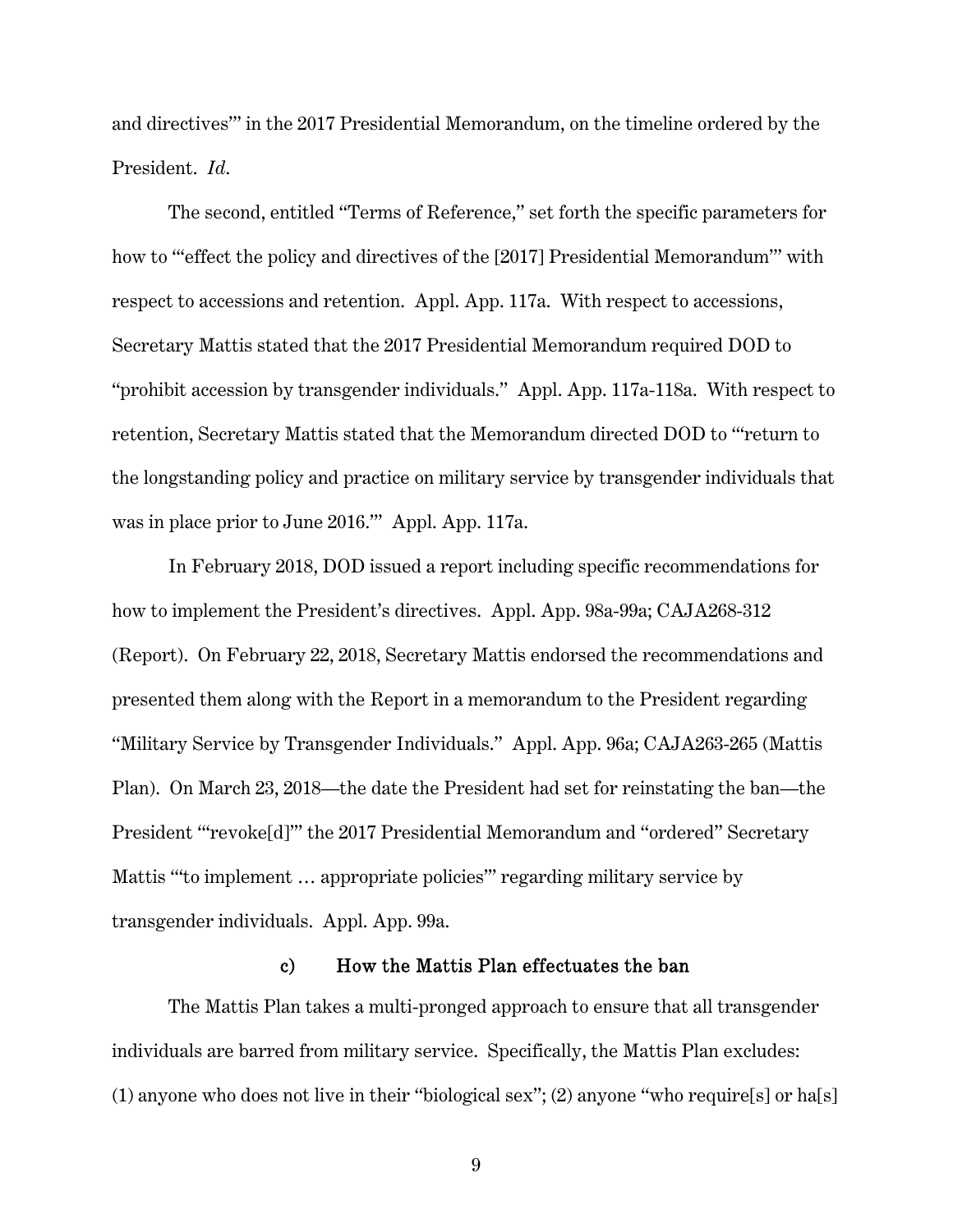undergone gender transition"; and (3) anyone with gender dysphoria or a history of gender dysphoria who requires a "change of gender" or who does not live in their "biological sex." Appl. App. 97a. Each of those provisions is simply a different way to describe and exclude transgender people.

The Mattis Plan thus reinstates the pre-2016 policy and reverses the Carter Policy. The pre-2016 policy barred individuals with "'transsexualism'" or who required or had undergone a "'change of sex.'" Appl. App. 7a. The Carter Policy eliminated that prohibition by permitting military service by any servicemember "who intends to begin transition, is undergoing transition, or has completed transition." CAJA519. As directed by the President, the Mattis Plan would reinstate the pre-2016 ban using modern terminology. It replaces the outdated terms "transsexual," "transsexualism," and "change of sex" with "transgender," "gender dysphoria," and "gender transition."

The Carter Policy eliminated the pre-2016 rule that previously had barred transgender people from accessions and retention. The Carter Policy recognizes that being transgender is not generally relevant to a person's fitness to serve and thus presumes that "transgender individuals shall be allowed to serve in the military." Appl. App. 12a. It ensures that enlistment is "open to all who can meet the rigorous standards for military service and readiness" and subjects transgender servicemembers "to the same standards and procedures as other members with regard to their medical fitness for duty, physical fitness, uniform and grooming, deployability, and retention." Appl. App. 12a; CAJA586.

The Carter Policy rests on the principle that a servicemember "affected by a medical condition or medical treatment related to their gender identity should be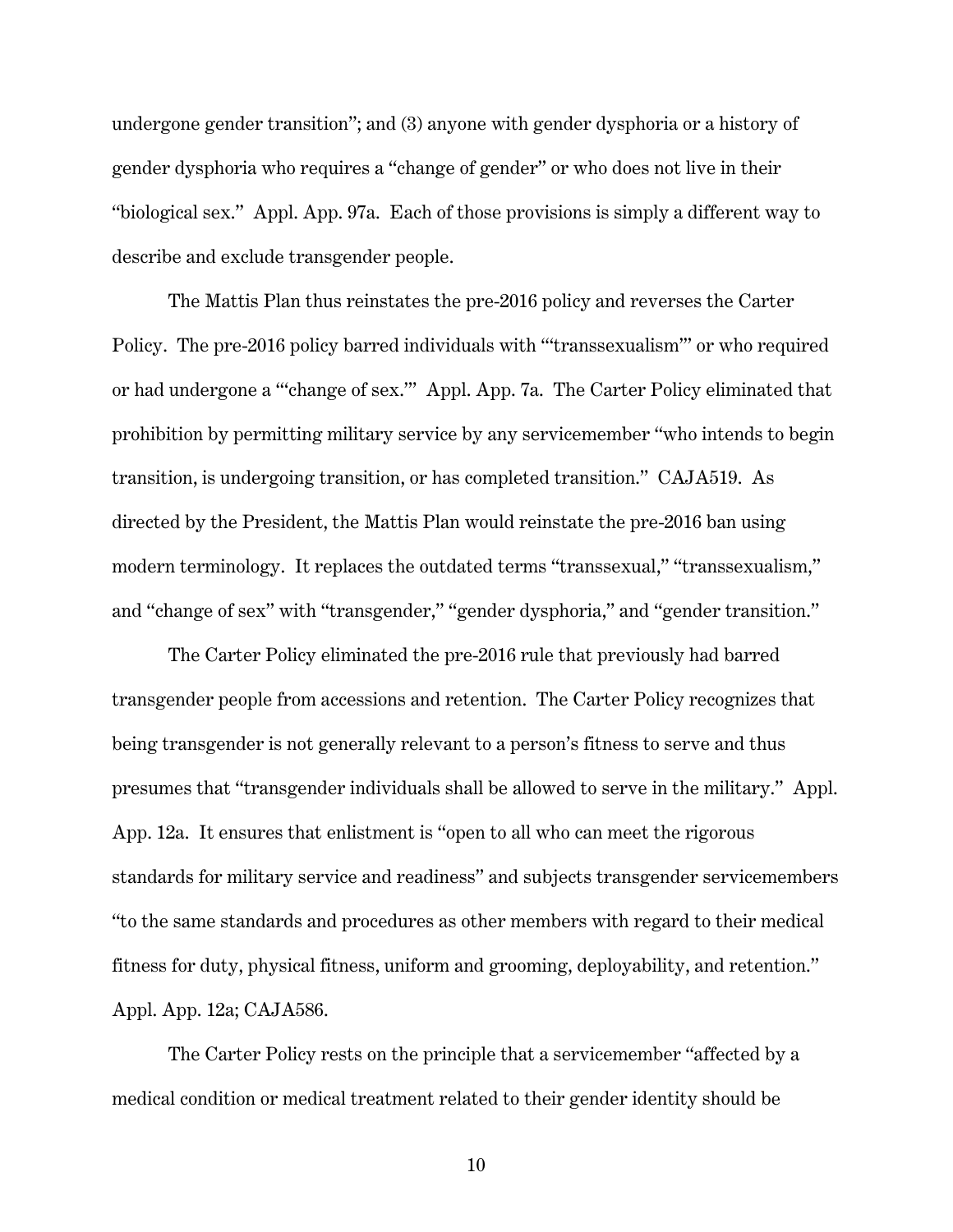treated … in a manner consistent with a service member whose ability to serve is similarly affected for reasons unrelated to gender identity or gender transition." CAJA588. Under the Carter Policy, transgender people who have undergone gender transition are thus eligible to enlist as long as the process is complete and they have been medically stable for at least 18 months. Appl. App. 12a. In contrast, the Mattis Plan bars accession by anyone who has undergone gender transition, regardless of their fitness to serve. Appl. App. 97a.

Similarly, the Carter Policy and the Mattis Plan take opposing approaches to the retention of servicemembers who identify themselves as transgender. *Compare* Appl. App. 12a *with* Appl. App. 97a. The Carter Policy recognizes that permitting military service by transgender people means that they must be permitted to serve in accord with their "preferred gender." CAJA496. It extends that protection to all transgender servicemembers: those who "intend to begin transition, are beginning transition, who already may have started transition, and who have completed gender transition." CAJA496; *see also* CAJA499 (providing guidance about how to accommodate transgender servicemembers "throughout the gender transition process"). In contrast, the Mattis Plan restores the pre-2016 ban by requiring all servicemembers to serve in their "biological sex." Appl. App. 97a; *see also* Appl. App. 120a n.12.

The Mattis Plan also follows the President's directive to "address transgender individuals currently serving in the United States military." Appl. App. 18a. It does so by carving out an exception to the ban for the small group of transgender servicemembers who initiated gender transition in reliance on the Carter Policy. Appl.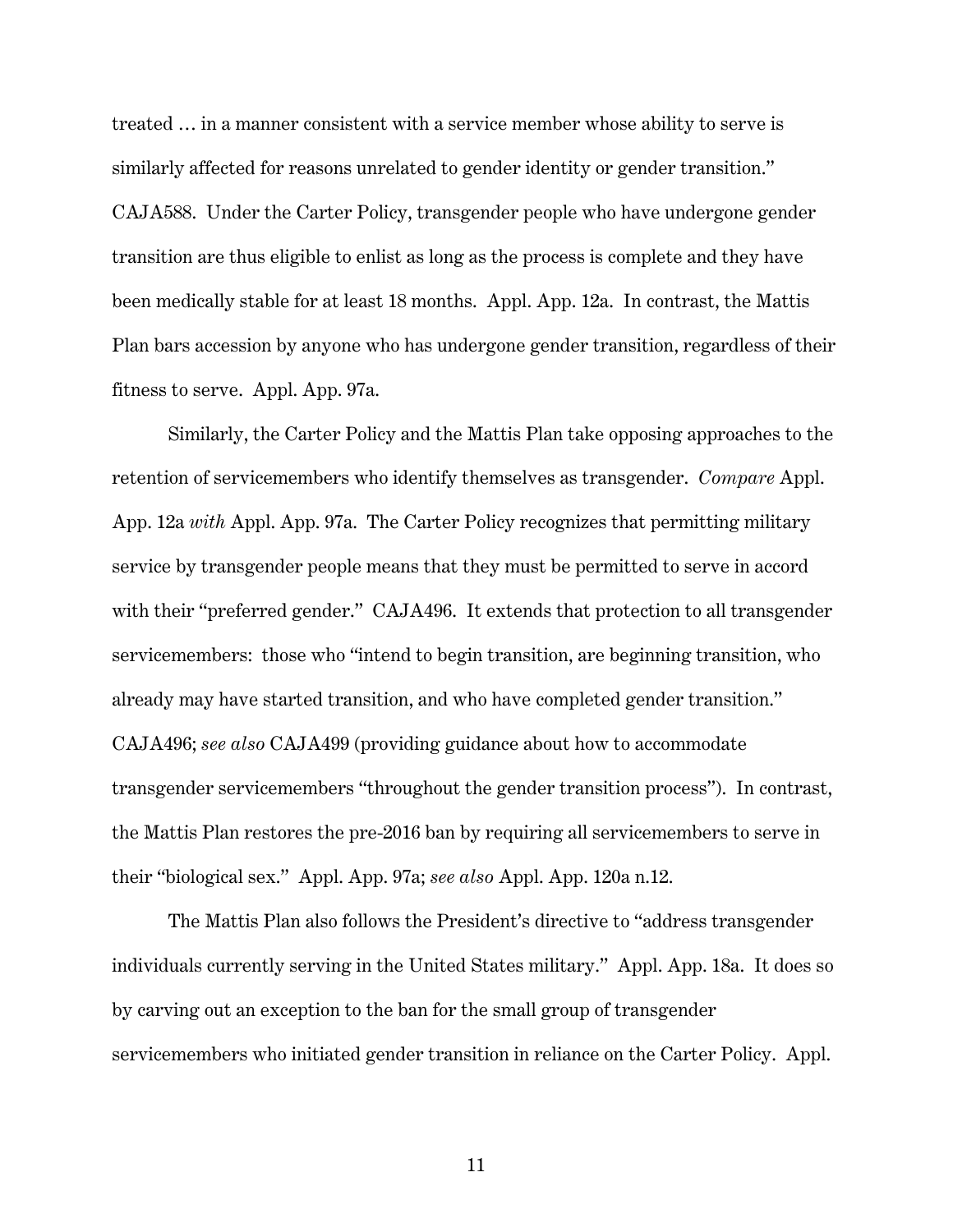App. 97a.<sup>3</sup> Once the members of that group have concluded their terms of service, no other transgender people will be permitted to enlist or serve.

## B. Procedural History

 $\overline{a}$ 

1. Respondents, seven active-duty transgender servicemembers and three transgender individuals seeking to pursue military careers, brought this action on August 9, 2017, challenging the constitutionality of the ban on military service by transgender people ordered by the President.<sup>4</sup> On October 30, 2017, the district court preliminarily enjoined the ban, ordering a resumption of "the *status quo* with regard to accession and retention that existed" under the Carter Policy "before the issuance of the [2017] Presidential Memorandum." Appl. App. 80a.

The district court found that respondents were likely to succeed on their Fifth Amendment claim. The court determined that, "[a]s a form of government action that classifies people based on their gender identity, and disfavors a class of historically persecuted and politically powerless individuals, the President's directives are subject to a fairly searching form of scrutiny." Appl. App. 4a-5a. Even considering the military context, the court concluded, those directives likely fail scrutiny due to "a number of factors—including the sheer breadth of the exclusion ordered by the directives, the unusual circumstances surrounding the President's announcement of them, the fact that

<sup>&</sup>lt;sup>3</sup> The Report stated that the grandfather provisions "should be deemed severable from the rest of the policy" and subject to rescission if "used by a court as a basis for invalidating the entire policy." CAJA273-274.

<sup>4</sup> Some respondents were added as plaintiffs in the second amended complaint. CAJA190-211.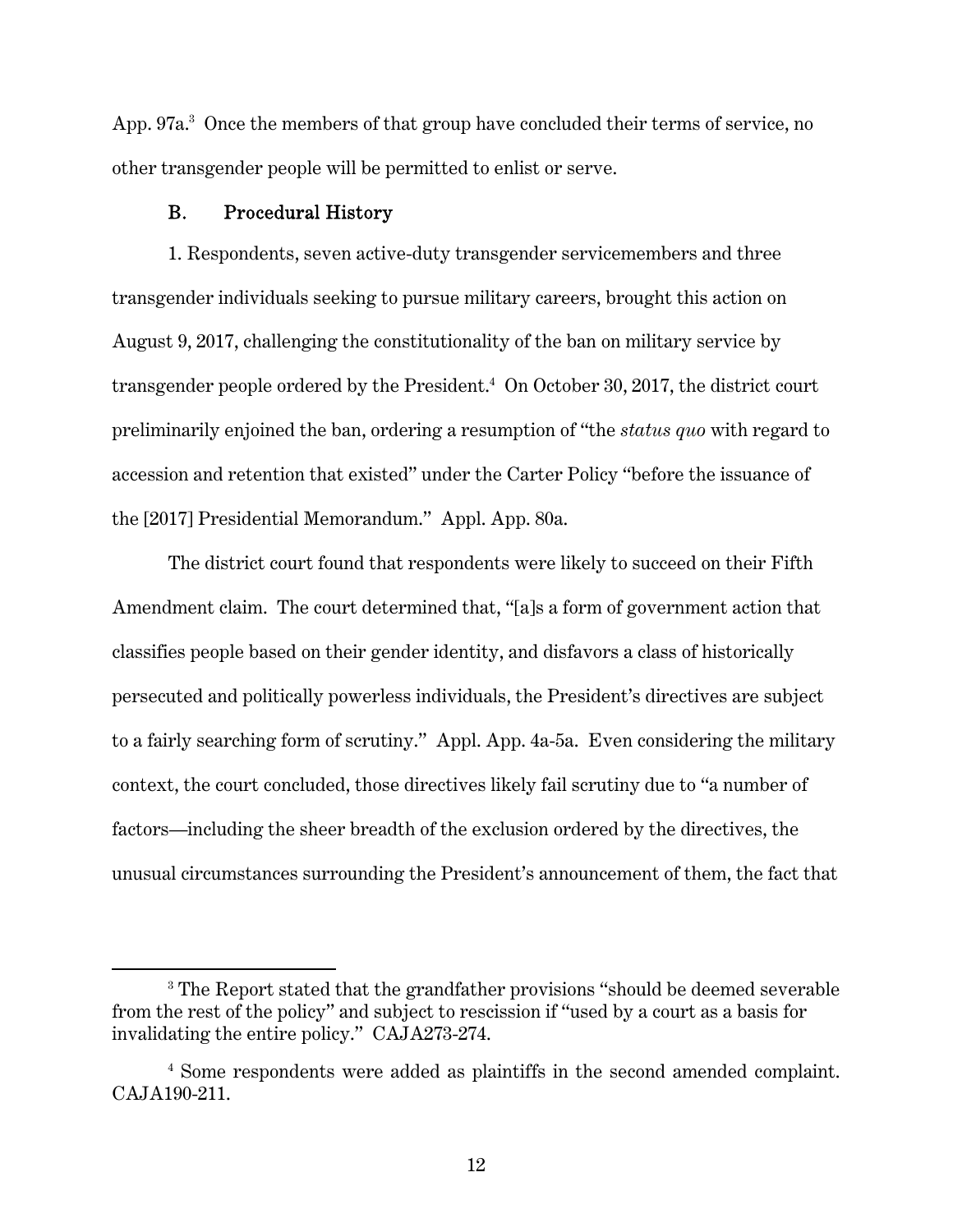the reasons given for them do not appear to be supported by any facts, and the recent rejection of those reasons by the military itself." Appl. App. 5a.

The district court also found that the ban would irreparably injure respondents by violating their constitutional rights and branding them as unfit to serve in the eyes of their peers and officers—thereby harming their safety, military stature, and military careers. Appl. App. 75a. The court found, by contrast, no evidence of negative effects and "considerable evidence that it is the *discharge* and *banning* of [transgender] individuals that would have such effects." Appl. App. 77a.

The government appealed the preliminary injunction and sought a stay of the injunction only as to accessions in order to complete a "further study." Stay Motion at 17, *Doe 1* v. *Trump*, No. 17-5267 (D.C. Cir. Dec. 11, 2017) (quoting CAJA406); *see* Dkt. 66, 73. The district court declined to grant a stay. Dkt. 75.<sup>5</sup> The court of appeals also denied a stay, explaining that the government had "failed to demonstrate that the study" ordered by Secretary Mattis was "motivated by any necessity separate and apart from compliance with the [2017] Presidential Memorandum," and had "provided no non-conclusory factual basis or military justification for their apparent position that the extensive study already conducted prior to President Trump's policy shift was inadequate or otherwise in need of supplementation." *Doe* v. *Trump*, No. 17-5267, 2017

<sup>&</sup>lt;sup>5</sup> The government sought a stay of all discovery pending that appeal, Dkt. 62, which the district court denied, Dkt. 63. The district court also denied the government's motion to "clarify" the injunction, which contended that Secretary Mattis could independently bar service by transgender individuals even if the President could not. Appl. App. 79a-80a.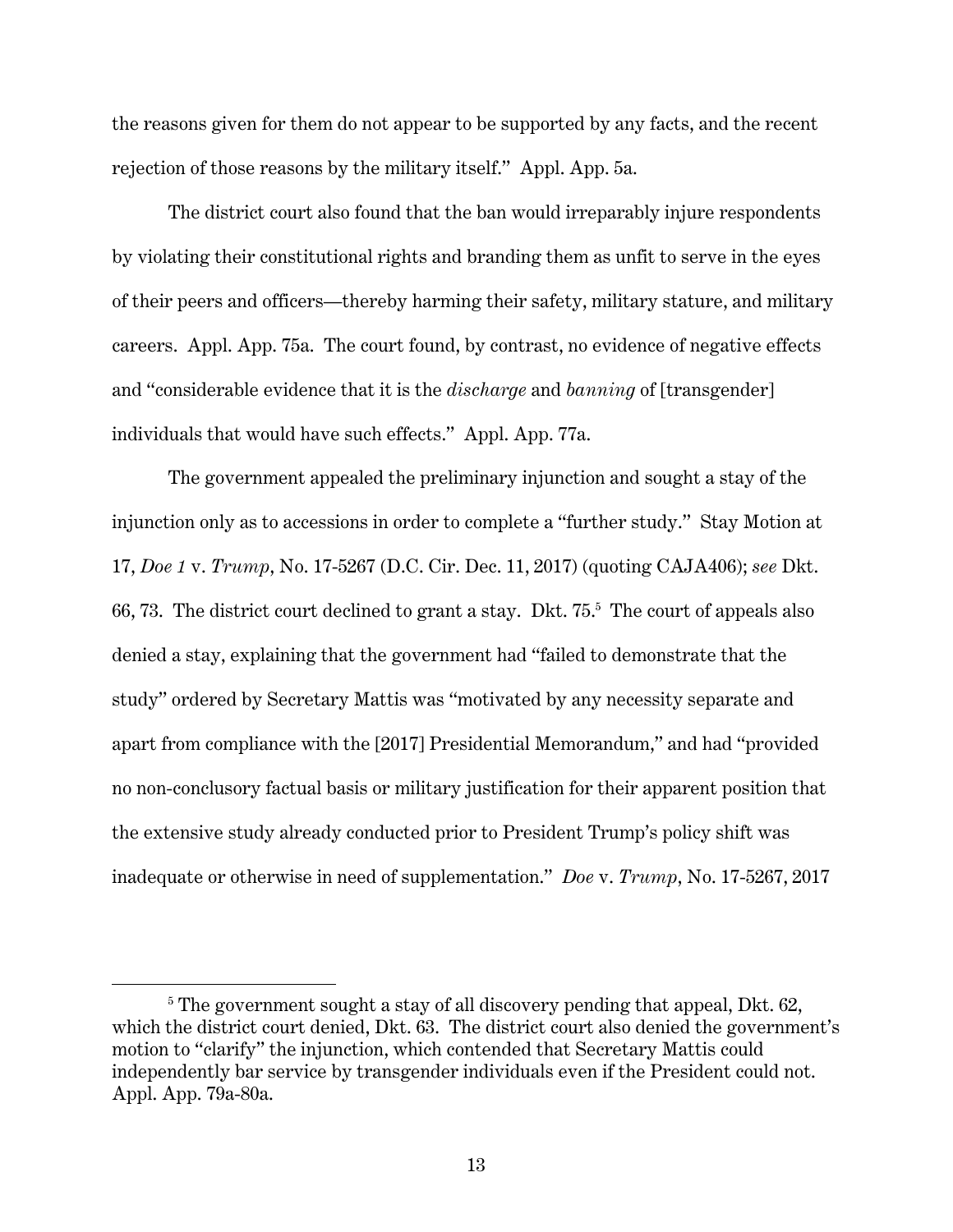WL 6553389, at \*2 (D.C. Cir. Dec. 22, 2017). Following that decision, the government voluntarily dismissed its appeal; it did not seek a stay from this Court.

2. The case then proceeded to discovery.<sup>6</sup> Although some documents were produced and a few depositions were taken, applicants "strenuously resisted" any inquiry into the basis for the ban, Appl. App. 117a; *e.g.*, Dkt. 88, at 5:11-16, and "withheld nearly all information concerning" the development of the Mattis Plan, CAJA62. As a result, several discovery-related motions are currently fully briefed and pending before the district court. *E.g.*, Dkts. 169-171.

3. On March 23, 2018, applicants moved to dissolve the injunction, arguing that the recently announced Mattis Plan is a "new policy," distinct from the enjoined directives of the President, that deserves deference as the product of "independent military judgment." Dkts. 96 at 12, 116 at 11-12. On August 6, the district court denied that motion. Stressing that it had "made no final ruling on the merits," Appl. App. 125a, the court concluded that the Mattis Plan did not constitute "changed circumstances" that would justify dissolution of the preliminary injunction, but rather was intended to implement the directives set forth in the 2017 Presidential Memorandum. Appl. App. 122a-125a. The court accordingly held that "the need remains intact for the … preliminary injunction maintaining the *status quo ante* until the final resolution of this case on the merits." Appl. App. 122a.

<sup>&</sup>lt;sup>6</sup> Applicants again moved for a stay of all discovery, which the district court denied. Dkt. 80.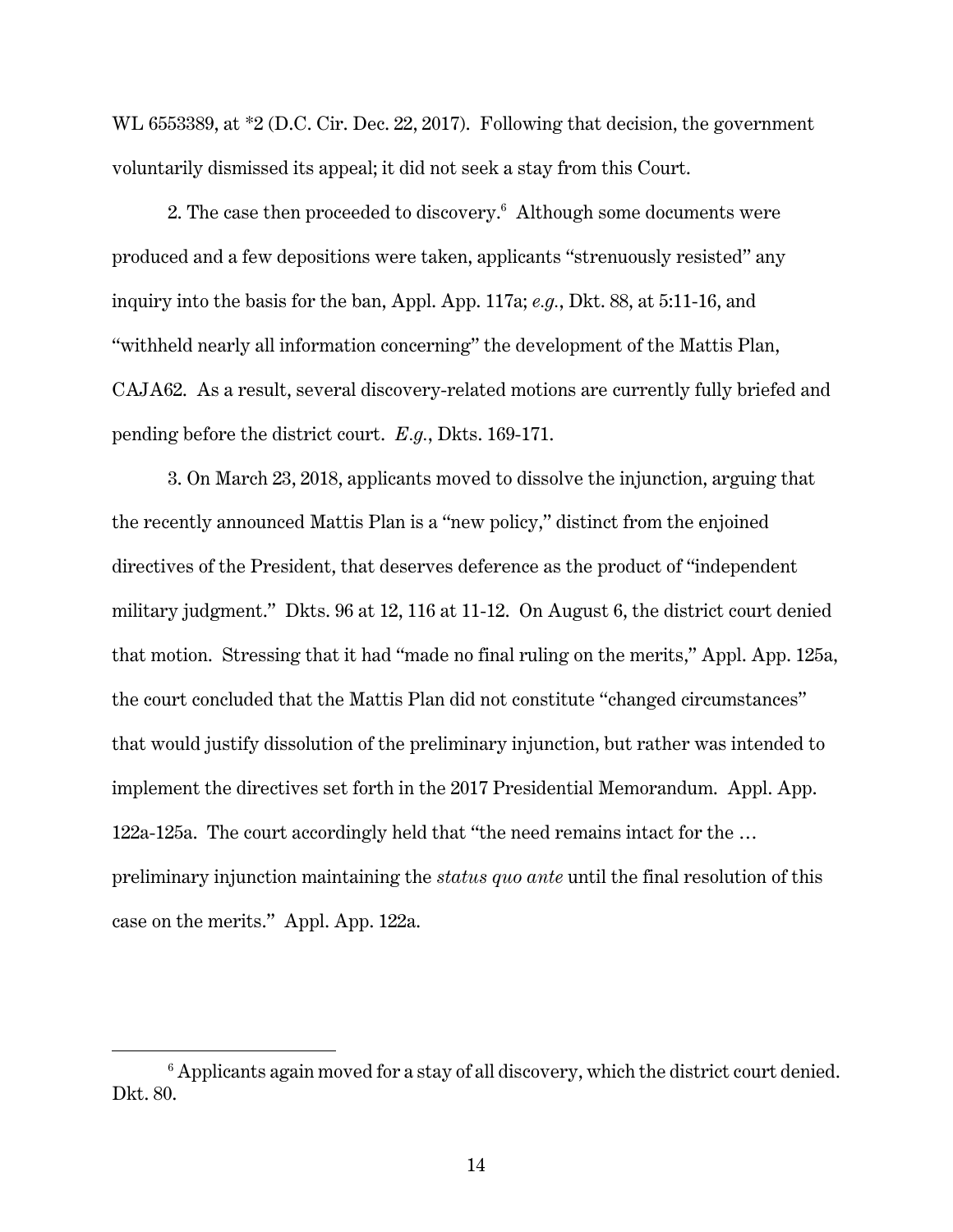As the district court explained, the Mattis Plan "prevents service by transgender individuals." Appl. App. 119a. The court rejected the government's contention that the Mattis Plan differs materially from the ban ordered by the President for "three basic reasons": (1) the President directed DOD to submit an implementation plan, not a new policy; (2) all of the intervening statements by Secretary Mattis and DOD indicated that the plan being developed was an implementation plan, not a new policy; and (3) "most importantly, the Mattis Implementation Plan in fact prohibits transgender military service—just as President Trump's 2017 directives ordered." Appl. App. 115a-121a.

The district court thus found that the Mattis Plan "accomplishes an extremely broad prohibition on military service by transgender individuals that appears to be divorced from any transgender individual's actual ability to serve" and "establishes a special additional exclusionary rule" precluding otherwise qualified transgender individuals from serving. Appl. App. 123a. By categorically disqualifying transgender persons who have undergone or seek to undergo gender transition, and requiring any other transgender person to serve "only … *in their biological sex*," the Mattis Plan bans military service by "transgender persons," who, "by definition, … *do not identify or live in accord with their biological sex*." Appl. App. 119a.

4. On August 24, 2018, the district court denied both parties' motions for summary judgment. CAJA48-62. As the court explained, "[t]he parties dispute the facts related to the process used by [the government] to prepare the current proposed policy on transgender military service." CAJA56. Those facts, the court determined, "are material—they go to the heart of the degree of deference owed, and the level of scrutiny to be applied, in this case." CAJA60. Noting that the government "ha[s]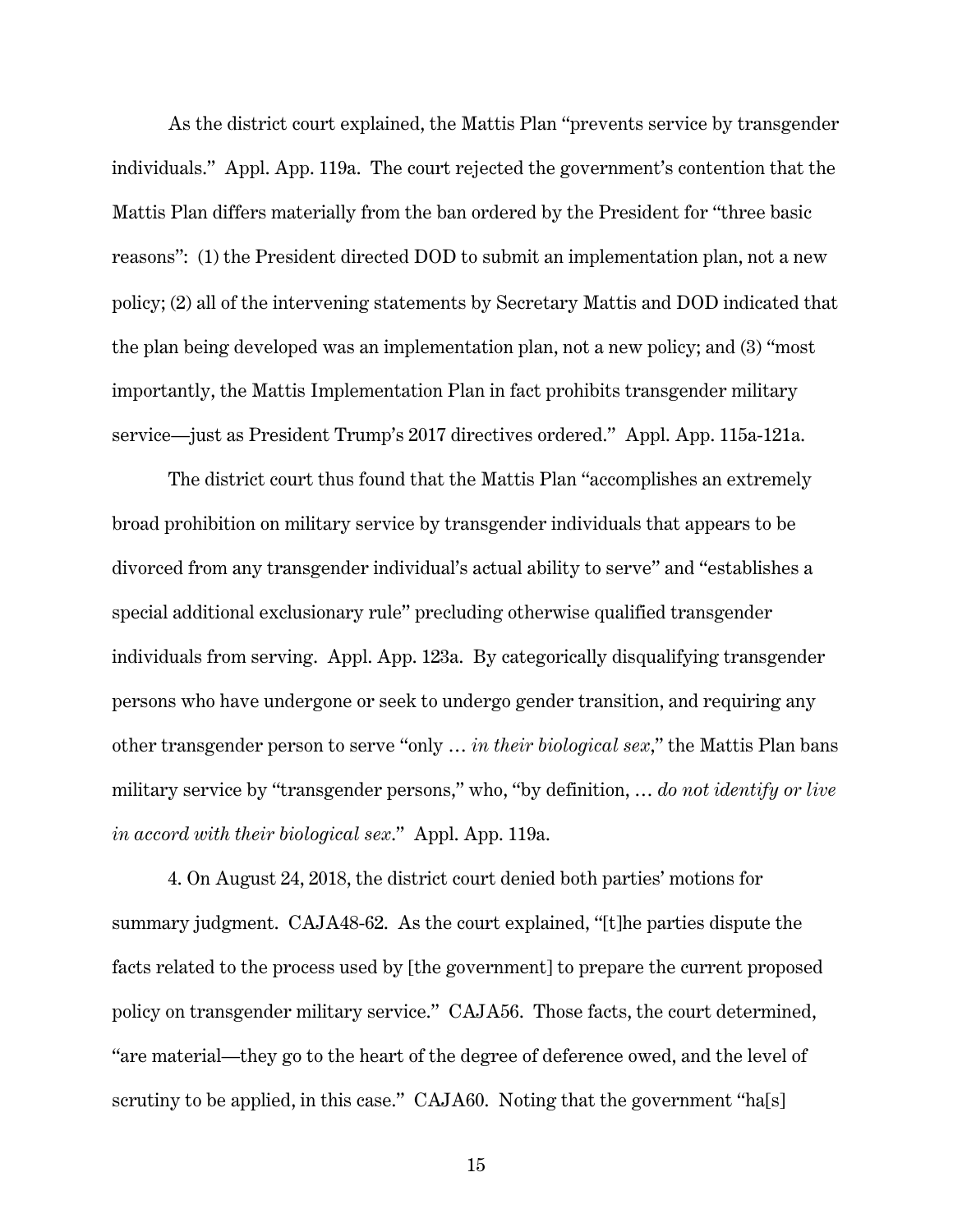withheld nearly all information concerning the alleged deliberation" that led to the adoption of the Mattis Plan, the court held that it could not definitively resolve the parties' dispute without "basic facts that will inform its answer." CAJA62.<sup>7</sup> The court subsequently directed the parties to brief privilege issues that will largely determine the scope of discovery, Minute Order (September 10, 2018); those issues are fully briefed and awaiting a decision.

5. On August 27, 2018, the government appealed from the denial of the motion to dissolve the injunction but did not seek a stay—even as to the scope of the injunction from any court at that time. *See* Dkt. 162. At the government's request that appeal was expedited, and it was argued before a panel (Griffith, Wilkins, Williams, JJ.) on December 10, 2018.

6. On November 21—more than three months after the district court denied the motion to dissolve the preliminary injunction—the government moved for a stay of the injunction pending appeal. The district court denied that motion in an order filed on November 30, 2018, taking pains to provide a "fulsome discussion of the issues" and its reasons for, once again, denying Defendants' motion for a stay. 2018 WL 6266119, at \*13 (D.D.C. Nov. 30, 2018). Citing the court of appeals' December 2017 ruling denying a stay, the district court reminded Defendants "that all Plaintiffs seek during this litigation is to serve their Nation with honor and dignity, volunteering to face extreme hardships, to endure lengthy deployments and separation from family and friends, and

<sup>&</sup>lt;sup>7</sup> The court also denied a third request by applicants to stay discovery. Minute Order (Aug. 27, 2018).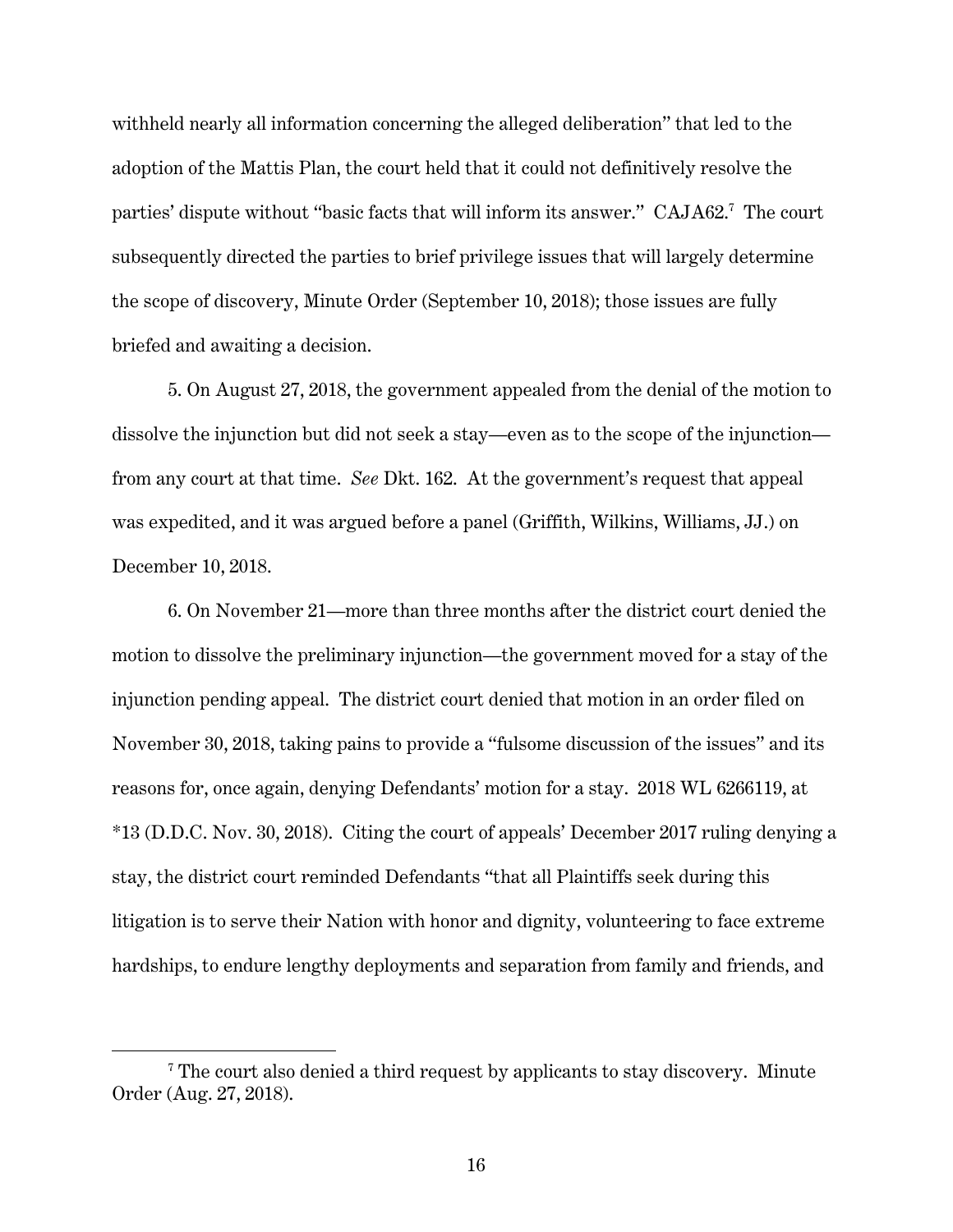to willingly make the ultimate sacrifice of their lives if necessary to protect the Nation, the people of the United States, and the Constitution against all who would attack them." *Id.* at \*2 (citing *Doe 1* v. *Trump*, No. 17-5267, 2017 WL 6553389 at \*3 (D.C. Cir. Dec. 22, 2017)). First, because the Mattis Plan operates as a categorical ban based on transgender service, the district court's initial conclusion that respondents are likely to succeed on their Fifth Amendment claim remains unchanged. *Id*. at \*3-5. Second, even after thirteen months with the injunction in place, the government had offered no support for its conclusory claim that permitting transgender individuals to serve poses "substantial risks" to military readiness, lethality, or unit cohesion. *Id*. at \*10-11. Third, respondents would suffer "grave harm" if a plan that brands transgender service members as inferior were allowed to proceed. *Id*. at \*11-12. Fourth, "enforcement of an unconstitutional law is always contrary to the public interest." *Id*. at \*12-13. Finally, the district court explained in detail why, on the particular facts of this case, a facial injunction prohibiting the ban "is the only way to address fully Plaintiffs' constitutional injury." *Id*. at \*7. The court explained:

[I]f the Mattis Implementation Plan goes into effect, Plaintiffs will be injured even if the plan remains enjoined as to them and they are permitted to continue their service. For, if the plan goes into effect with its application enjoined only as to Plaintiffs, Plaintiffs would be singled out as an inherently inferior class of service members, allowed to continue serving only by the Court's limited order and despite the claimed vociferous objections of the military itself. Accordingly, an injunction limited to Plaintiffs would not address the core class-based injury that the ban inflicts on Plaintiffs, nor would it afford them complete relief.

*Id.* On December 3, applicants sought a stay from the court of appeals. That motion is fully briefed and remains pending.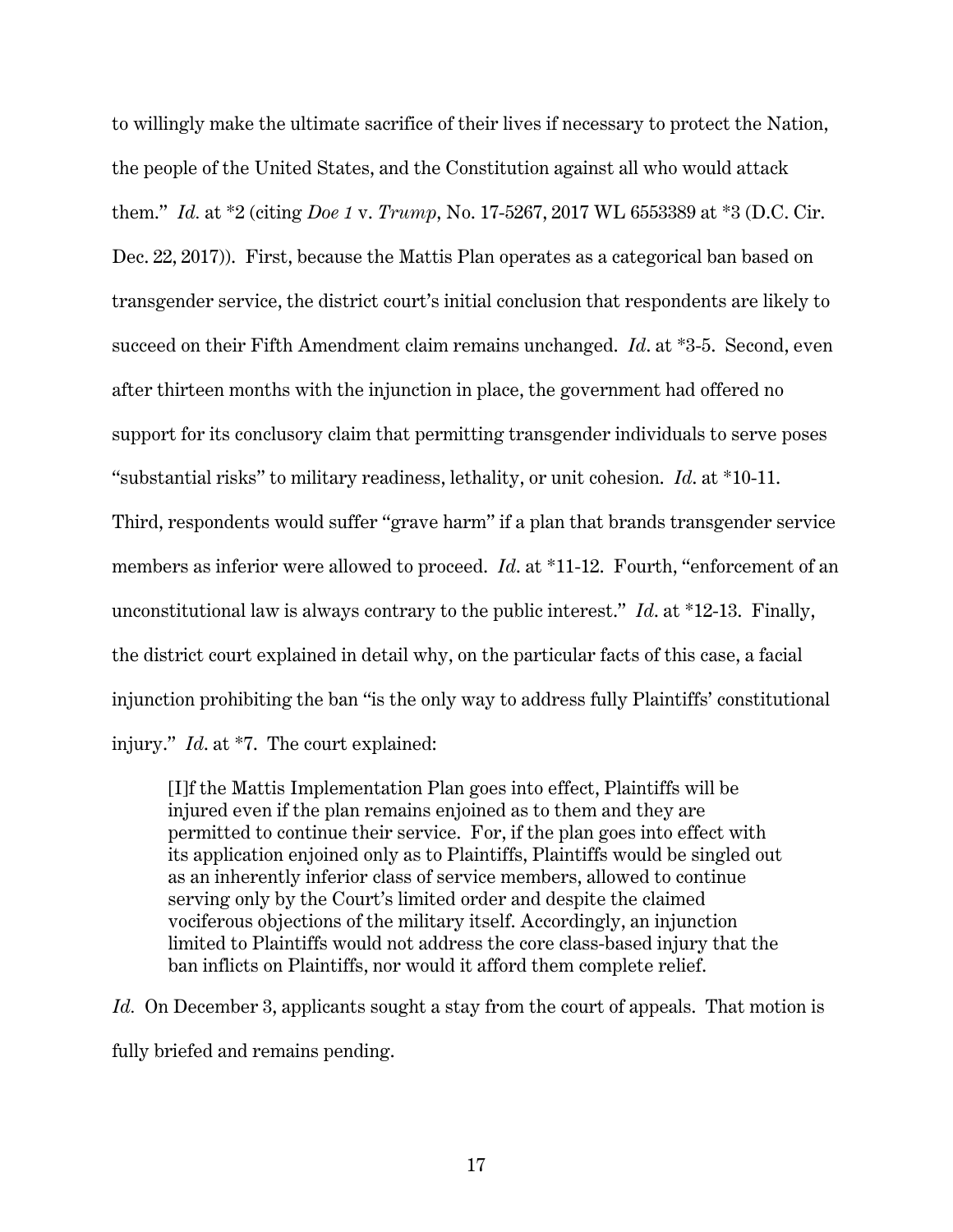#### ARGUMENT

"Stays pending appeal to this Court are granted only in extraordinary circumstances." *Graves* v. *Barnes*, 405 U.S. 1201, 1203 (1972) (Powell, J., in chambers). To obtain a stay pending the filing and disposition of a petition for a writ of certiorari, an applicant must show (1) a reasonable probability that four Justices will vote to grant certiorari; (2) a fair prospect that a majority of the Court will vote to reverse the judgment below; and (3) a likelihood that irreparable harm will result from the denial of a stay. *See Lucas* v. *Townsend*, 486 U.S. 1301, 1304 (1988) (Kennedy, J., in chambers); *Rostker* v. *Goldberg*, 448 U.S. 1306, 1308 (1980) (Brennan, J., in chambers). "Denial of such in-chambers stay applications is the norm; relief is granted only in 'extraordinary cases.'" *Conkright* v. *Frommert*, 556 U.S. 1401, 1402 (2009) (Ginsburg, J., in chambers); *see also Pasadena City Bd. of Ed.* v. *Spangler*, 423 U.S. 1335, 1336 (1975) ("Ordinarily a stay application to a Circuit Justice on a matter currently before a Court of Appeals is rarely granted."). The district court's decision not to grant a stay "is entitled to considerable deference." *Ruckelshaus* v. *Monsanto Co.*, 463 U.S. 1315, 1316 (1983).

### I. THIS COURT IS UNLIKELY TO GRANT REVIEW

The only question presented by this application is unworthy of this Court's review. The government's pending petition does not entail plenary review of the district court's *issuance* of a preliminary injunction; as discussed above, the government elected not to pursue any appeal from that order. Rather, the government has asked this Court to review the district court's refusal to *dissolve* the preliminary injunction nearly a year after it was entered. *See Horne* v. *Flores*, 557 U.S. 433, 447 (2009) (party seeking dissolution of injunction must show "changed circumstances" warranting relief);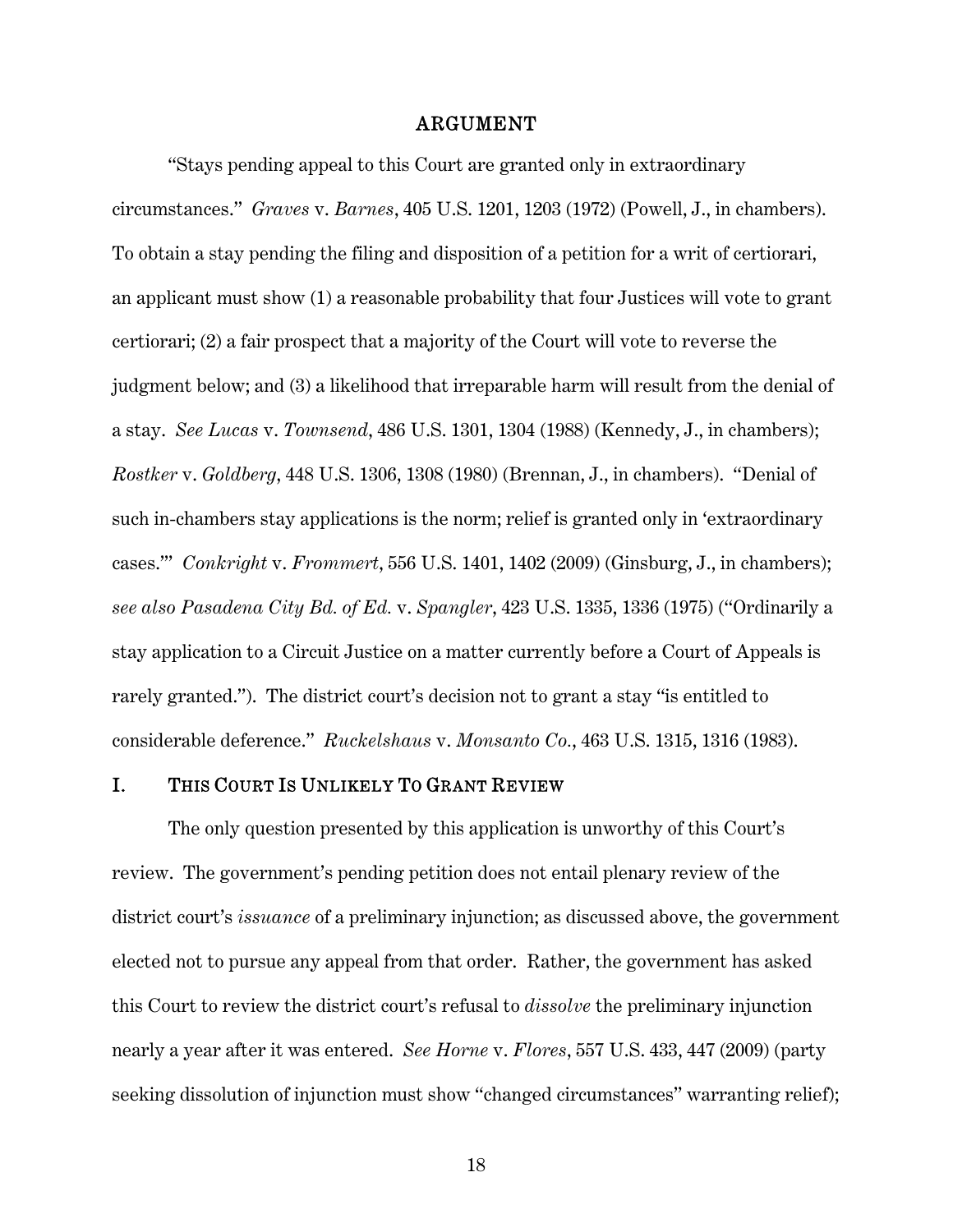*see United States* v. *Swift & Co.*, 286 U.S. 106, 114 (1932); 11A Wright et al., *Federal Practice and Procedure* § 2961 (3d ed. 2018) (dissolution or "modification is not warranted if the court determines that the moving party is relying upon events that actually were anticipated when the decree was entered"). The government makes no argument that four Justices of this Court are likely to grant certiorari on the only question presented here—*i.e.*, whether the district court abused its discretion in refusing to dissolve the preliminary injunction against the ban on military service by transgender individuals.

The Court is likewise unlikely to grant certiorari in this case to review "the equal-protection claim at the center of all the suits challenging the constitutionality of the Mattis policy," Pet. 14, because that claim has not been adjudicated on the merits. The district court denied cross-motions for summary judgment because it determined that the government's central assertion here—that the Mattis Plan reflects an independent exercise of military judgment rather than an implementation of the enjoined directives of the President—involves a factual dispute on which the record is incomplete and that is material to the court's resolution of "the degree of deference owed, and the level of scrutiny to be applied, in this case." CAJA60. Discovery on those matters is ongoing.

This Court typically declines to review interlocutory orders, and "await[s] final judgment in the lower courts before exercising [its] certiorari jurisdiction," in order to ensure the benefit of a full record and crystallization of the legal issues presented. *Virginia Military Inst.* v. *United States*, 508 U.S. 946, 946 (1993) (Scalia, J., respecting the denial of certiorari); *see Abbott* v. *Veasey*, 137 S. Ct. 612, 613 (2017) (Roberts, C. J.,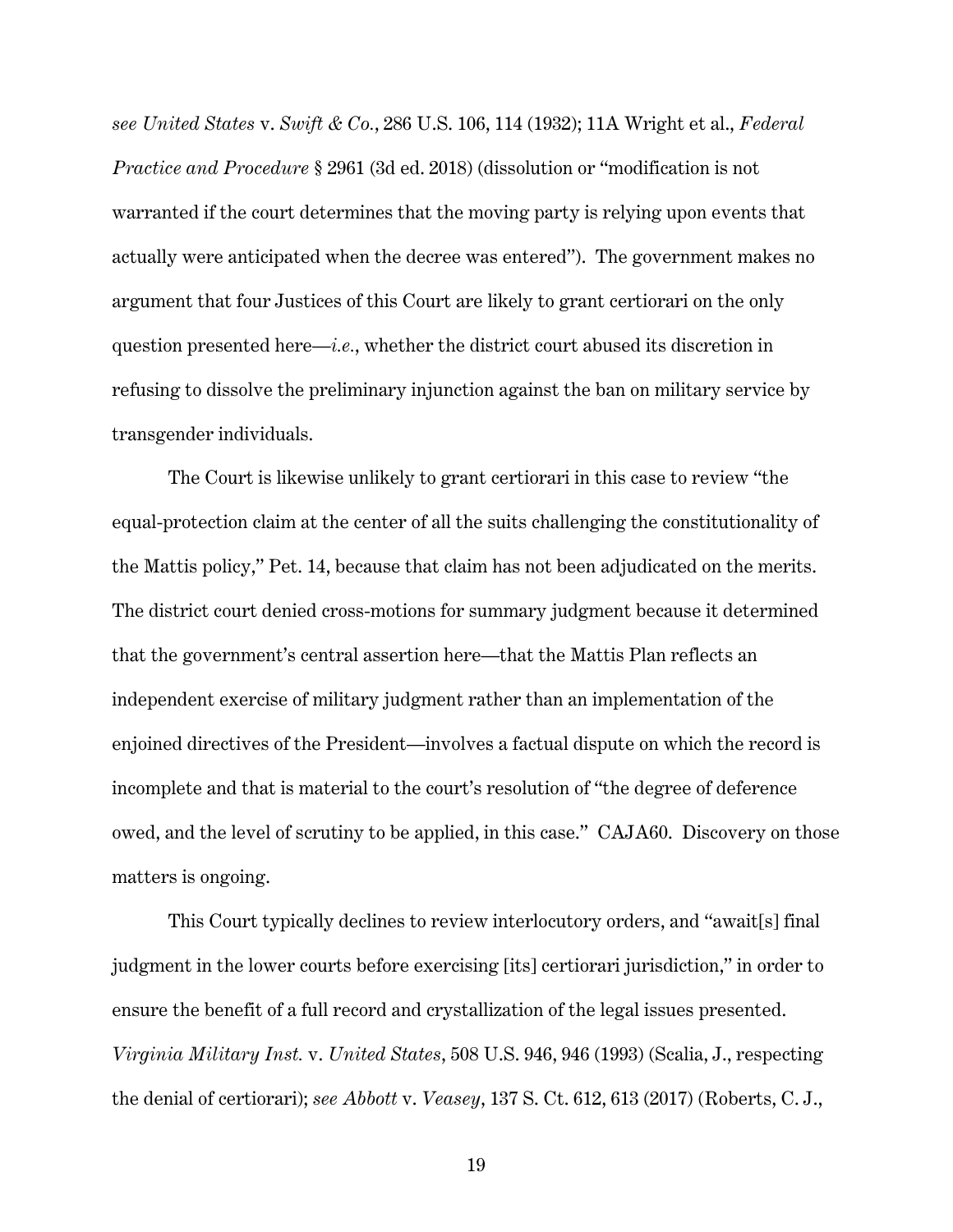respecting the denial of certiorari) (noting that "[a]lthough there is no barrier to … review, the discriminatory purpose claim is in an interlocutory posture"; "the District Court has yet to enter a final remedial order"; and therefore "[t]he issues will be better suited for certiorari review" after final judgment); *Mount Soledad Mem'l Ass'n* v. *Trunk*, 567 U.S. 944, 945 (2012) (Alito, J., respecting the denial of certiorari) (agreeing with denial of certiorari because of "interlocutory posture" in which district court had not yet "fashion[ed] an appropriate remedy" after final judgment). Here, as in all of the above cases, denial of the petition would not preclude the government from raising the same issues in a later petition following entry of a final judgment.

The Court's ordinary caution would be especially warranted here, where the district court's decision is based on a limited record regarding a central issue in the case. The district court found that the current record contradicts the government's assertion that the process underlying the Mattis Plan was independent of the enjoined directives of the President. Appl. App. 124a. The district court denied respondents' motion for summary judgment in order to give the government an opportunity to substantiate that assertion. In light of the limited record before the district court and the court of appeals, it is unlikely that this Court would grant review of a question that has yet to be litigated on a full and final record.

Nor is the Court likely to grant certiorari in this case to address the propriety of facial or programmatic injunctions in challenges to federal government policies. The question that requires this Court's intervention, in the government's view, is whether a district court can permissibly "issu[e] categorical injunctions designed to benefit nonparties." Appl. 18. This case does not concern an injunction entered "to benefit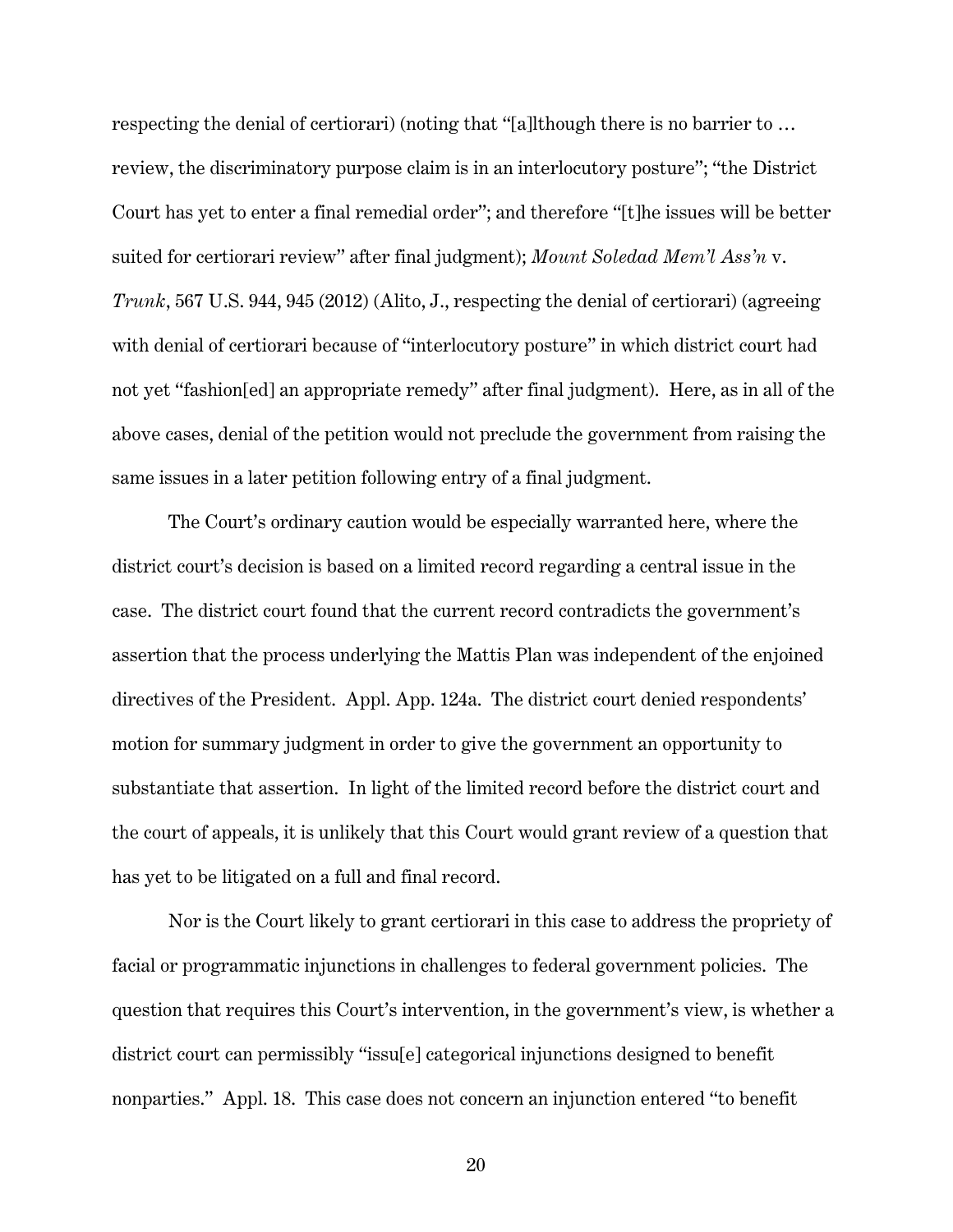nonparties." The injunction entered in this case is necessary to remedy the constitutional violation about which respondents complain, and any stay or narrowing of that injunction would deprive them of the relief to which they are entitled and expose them to those precise harms the facial injunction was imposed to address. As the district court explained, a facial preliminary injunction against the ban "is the only way to address fully Plaintiffs' constitutional injury" because "if the plan goes into effect with its application enjoined only as to Plaintiffs, Plaintiffs would be singled out as an inherently inferior class of service members." Appl. App. 140a. Because "an injunction limited to Plaintiffs would not address the core class-based injury that the ban inflicts on Plaintiffs, nor would it afford them complete relief," a facial injunction is "'necessary to provide complete relief to the plaintiff[s].'" *Id.* It is well settled that an injunction prohibiting enforcement of a government policy is proper where it is necessary to protect plaintiffs from a class-based harm. *See* Appl. App. 136a-140a (collecting authority); *see also infra* pp.29-35. That is not a question presented by any other case the government cites,<sup>8</sup> and this Court would not grant review here for the purpose of resolving courts' authority to enter facial injunctions in other circumstances.

<sup>&</sup>lt;sup>8</sup> The government cites (at 19-22) a string of recent decisions in which district courts have enjoined federal policies nationwide. But, in those cases, the basis for the injunction is entirely distinct from that here. Here, as noted above, the district court enjoined the ban in its entirety because doing so is necessary to remedy the harms that the ban inflicts on the respondents in this litigation. In contrast, in the cases cited by the government, the district court enjoined the federal government from implementing a policy that was deemed ultra vires or contrary to statutory right. On that basis, the courts generally set aside the agency action in its entirety, reasoning either that the same issues would arise in other locations or that the relevant statutory authority would be the same nationwide. *See, e.g.*, *City of Chicago* v. *Sessions*, 264 F. Supp. 3d 933, 951 (N.D. Ill. 2017) ("This injunction against imposition of the notice and access conditions is nationwide in scope, there being no reason to think that the legal issues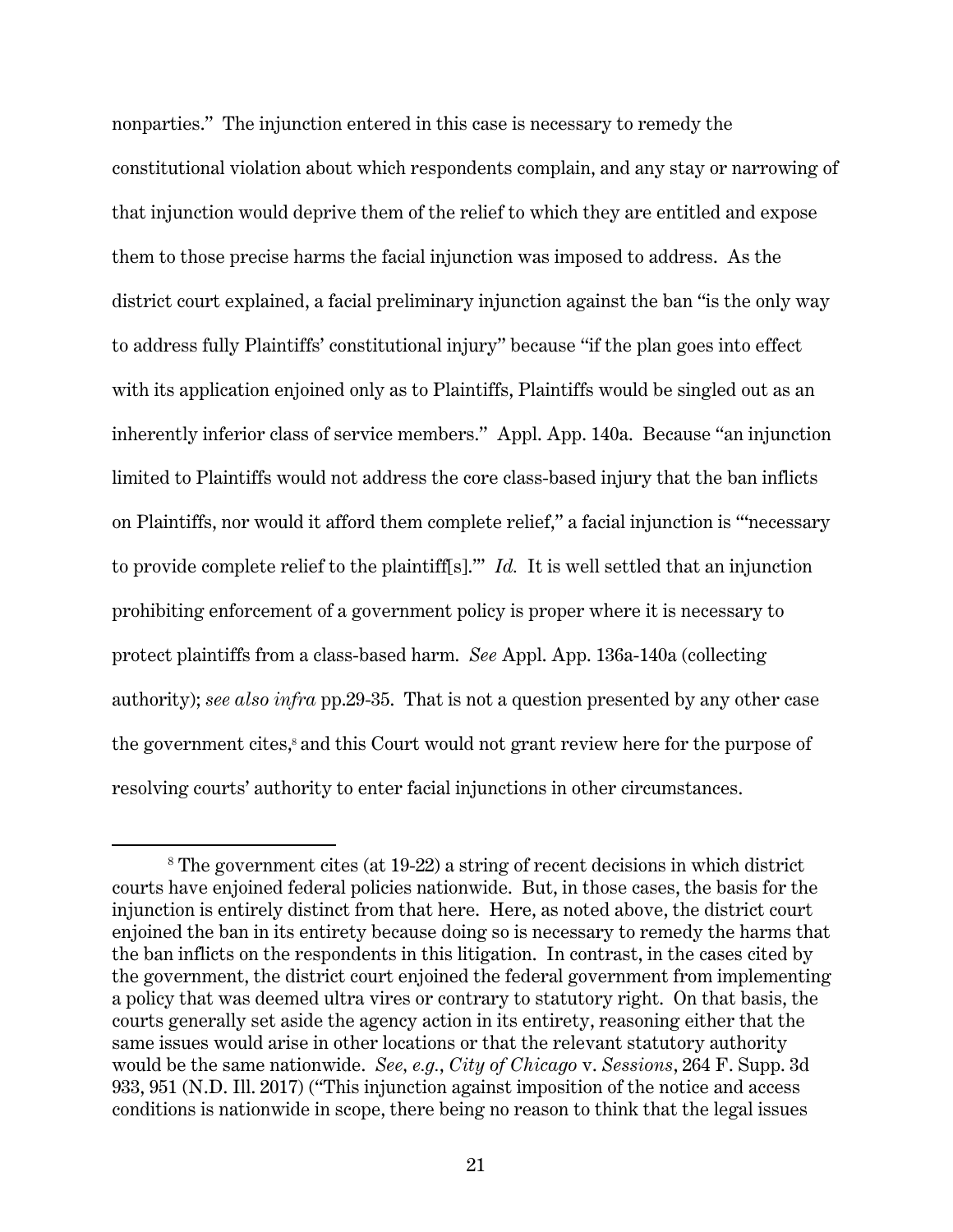II. THE GOVERNMENT HAS FAILED TO SHOW A FAIR PROSPECT THAT A MAJORITY OF THE COURT WILL VOTE TO REVERSE THE JUDGMENT BELOW

Nor has the government shown that a majority of the Court would be willing to disturb the lower court's preliminary decision that the Mattis Plan is likely unconstitutional and properly warrants an injunction that addresses the particular harms that respondents in this case have alleged.

## A. The Mattis Plan Is Likely Unconstitutional

 $\overline{a}$ 

Applicants' contention that the Mattis Plan is based on a medical condition, not on transgender status, has no merit. The Mattis Plan "implements the President's directive that transgender people be excluded from the military." Appl. App. 100a; *Doe*  v. *Trump*, No. 17-5267, 2017 WL 6553389, at \*2 (D.C. Cir. Dec. 22, 2017) (Secretary of

present in this case are restricted to Chicago or that the statutory authority given to the Attorney General would differ in another jurisdiction."), *reconsideration denied*, No. 17 C 5720, 2017 WL 5499167 (N.D. Ill. Nov. 16, 2017), *aff'd*, 888 F.3d 272 (7th Cir. 2018), *reh'g en banc granted in part, opinion vacated in part*, No. 17-2991, 2018 WL 4268817 (7th Cir. June 4, 2018), *vacated*, No. 17-2991, 2018 WL 4268814 (7th Cir. Aug. 10, 2018); *California* v. *Health & Human Servs.*, 281 F. Supp. 3d 806, 832 (N.D. Cal. 2017) (reasoning that a programmatic injunction was appropriate where defendant's conduct was unlawful not just as to plaintiffs but as to the public as a whole), *aff'd in part, vacated in part, remanded sub nom. California* v. *Azar*, No. 18-15144, 2018 WL 6566752 (9th Cir. Dec. 13, 2018); *International Refugee Assistance Project* v. *Trump*, 241 F. Supp. 3d 539, 565 (D. Md.) (basing facial injunction on fact that plaintiffs were "located in different parts of the United States"), *aff'd in part, vacated in part*, 857 F.3d 554 (4th Cir. 2017), *vacated and remanded sub nom*. *Trump* v. *International Refugee Assistance*, 138 S. Ct. 353 (2017); *Regents of Univ. of California* v. *United States Dep't of Homeland Sec.*, 279 F. Supp. 3d 1011, 1049 (N.D. Cal.) (finding geographical scope of issue warranted facial injunction because "the problem affects every state and territory of the United States"), *aff'd sub nom*. *Regents of the Univ. of California* v. *United States Dep't of Homeland Sec.*, 908 F.3d 476 (9th Cir. 2018). That is not what happened here. In ordering a facial injunction, the district court focused on remedying respondents' injuries, not on whether the same issue would arise across the country or on the authority of the President or the military to act. The government obscures this critical distinction.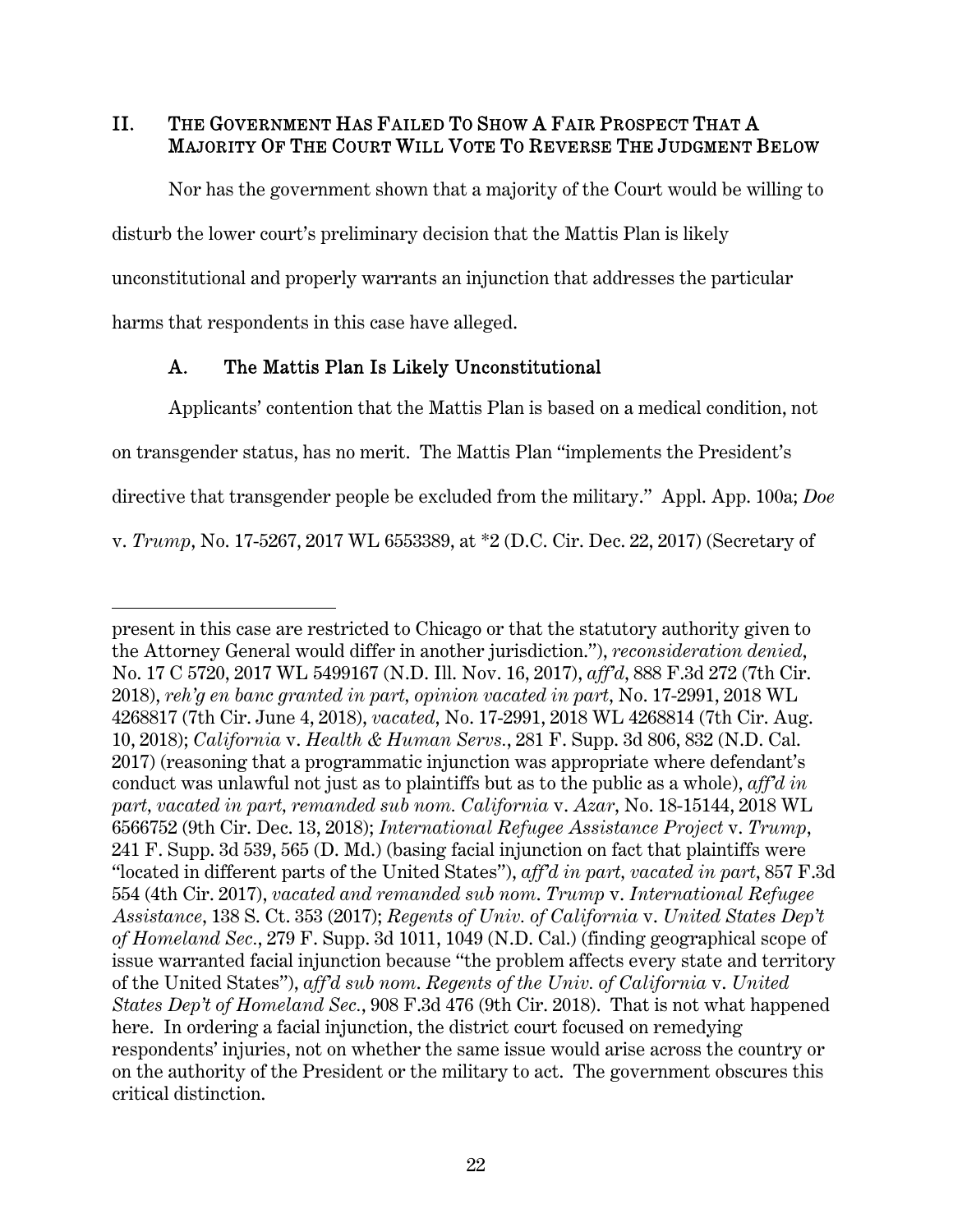Defense has no "authority to act in this matter entirely independently of the specific directions of the Commander in Chief"). That conclusion is compelled by the record, which shows both that the President ordered Secretary Mattis to submit to him "a plan to implement" a policy prohibiting transgender military service and that DOD repeatedly stated that they were preparing such an implementation plan. Appl. App. 116a-117a. The government has claimed that the Mattis Plan was developed independently of the President's directive to reinstate a ban, but as the district court determined, the current record does not support that contention, and the government has resisted producing any such evidence in discovery. Appl. App. 96a.

The government attempts to cast the Mattis Plan as something other than a ban on transgender service, but the plain language of the Plan shows otherwise. As set forth above, the Mattis Plan has three provisions, each of which excludes transgender people from service. The plan (1) requires all servicemembers to serve only in their "biological sex," (2) disqualifies anyone who "require[s] or ha[s] undergone gender transition," and (3) excludes people with gender dysphoria or a history of gender dysphoria who require "a change of gender" or do not live in their "biological sex." Appl. App. 97a-98a.

Each of these provisions is tailored to exclude only transgender people. First, the requirement that individuals must serve only in their "biological sex" singles out the defining characteristic of transgender identity—that a person lives in their preferred gender, not their "biological sex"—and makes that defining characteristic a bar to service. Appl. App. 97a. Second, the exclusion of anyone "who require [s] or has undergone gender transition" similarly singles out the unique experience that facilitates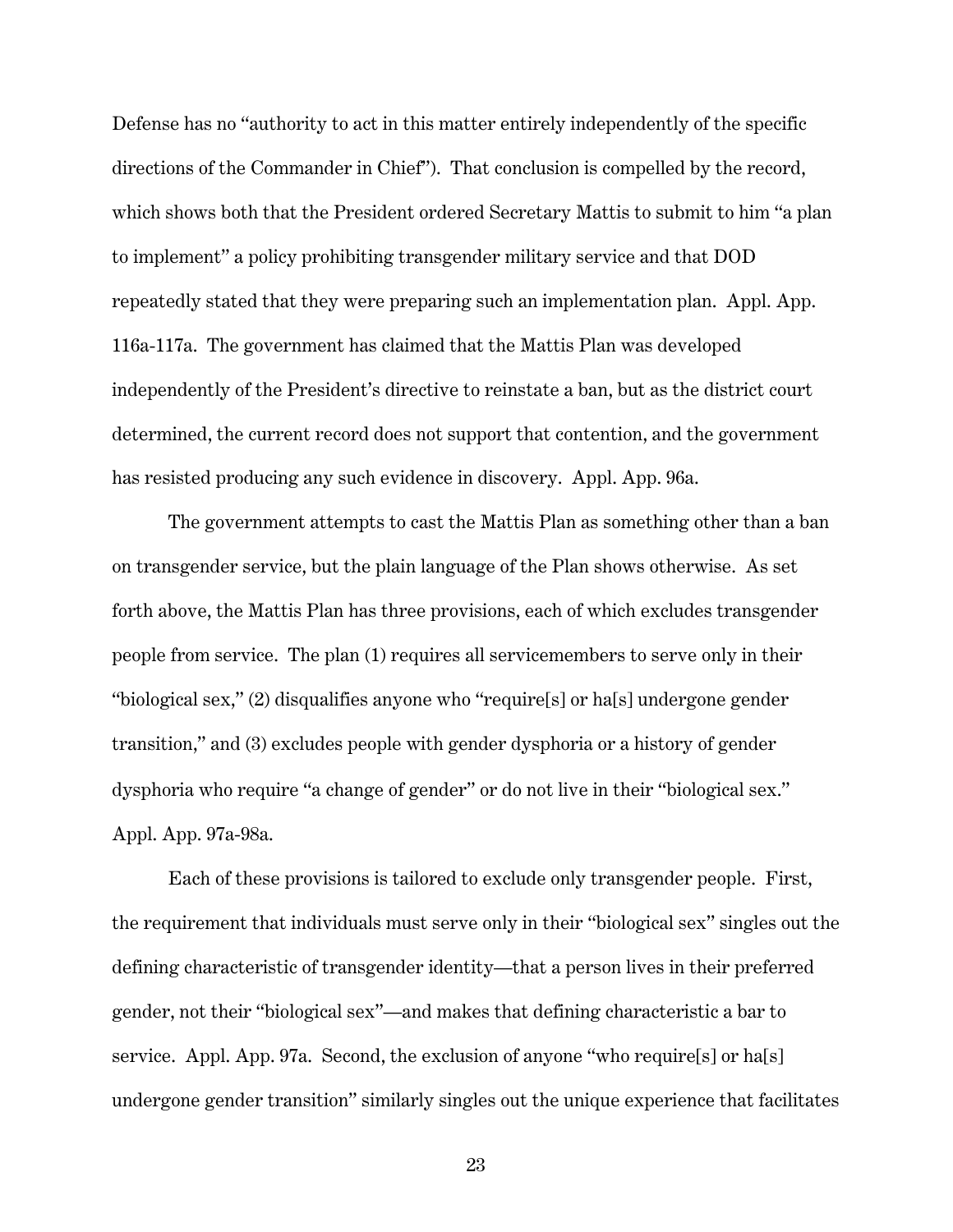a transgender person's transition from living in their birth sex to living in their preferred gender. *Id*. Because of these two broad provisions, even if any reference to "gender dysphoria" were eliminated from the Mattis Plan entirely, the substance of the plan would be unaffected, and its exclusion of transgender people would be just as complete. It would still prohibit from enlistment, and require the discharge of, anyone who does not live in their "biological sex" or who undergoes or has undergone gender transition, meaning all transgender people.

Third, the Mattis Plan specifically addresses people with gender dysphoria or a history of dysphoria; however, it excludes *only* those who do not "live in their biological sex" and who do not require "a change of gender." In other words, a person can have gender dysphoria or a history of gender dysphoria, as long as they live "in their biological sex" and do not undergo "a change of gender"—*i.e*., as long as they are either not transgender or suppress their transgender identity. The criterion for exclusion is not whether a person has gender dysphoria or a history of gender dysphoria, but rather whether a person lives in their birth sex. Thus, while this provision refers to "gender dysphoria," it actually turns not on that medical condition, but on whether a person is transgender—just as the other provisions do.

That conclusion is reinforced by applicants' acknowledgement that not all people with gender dysphoria are transgender. For example, applicants acknowledge that a non-transgender man may suffer from gender dysphoria as a result of genital wounds. But under the Mattis Plan, individuals who have gender dysphoria for that reason are not excluded from service because they do not require a "change of gender." As applicants' own example makes clear, both transgender and non-transgender service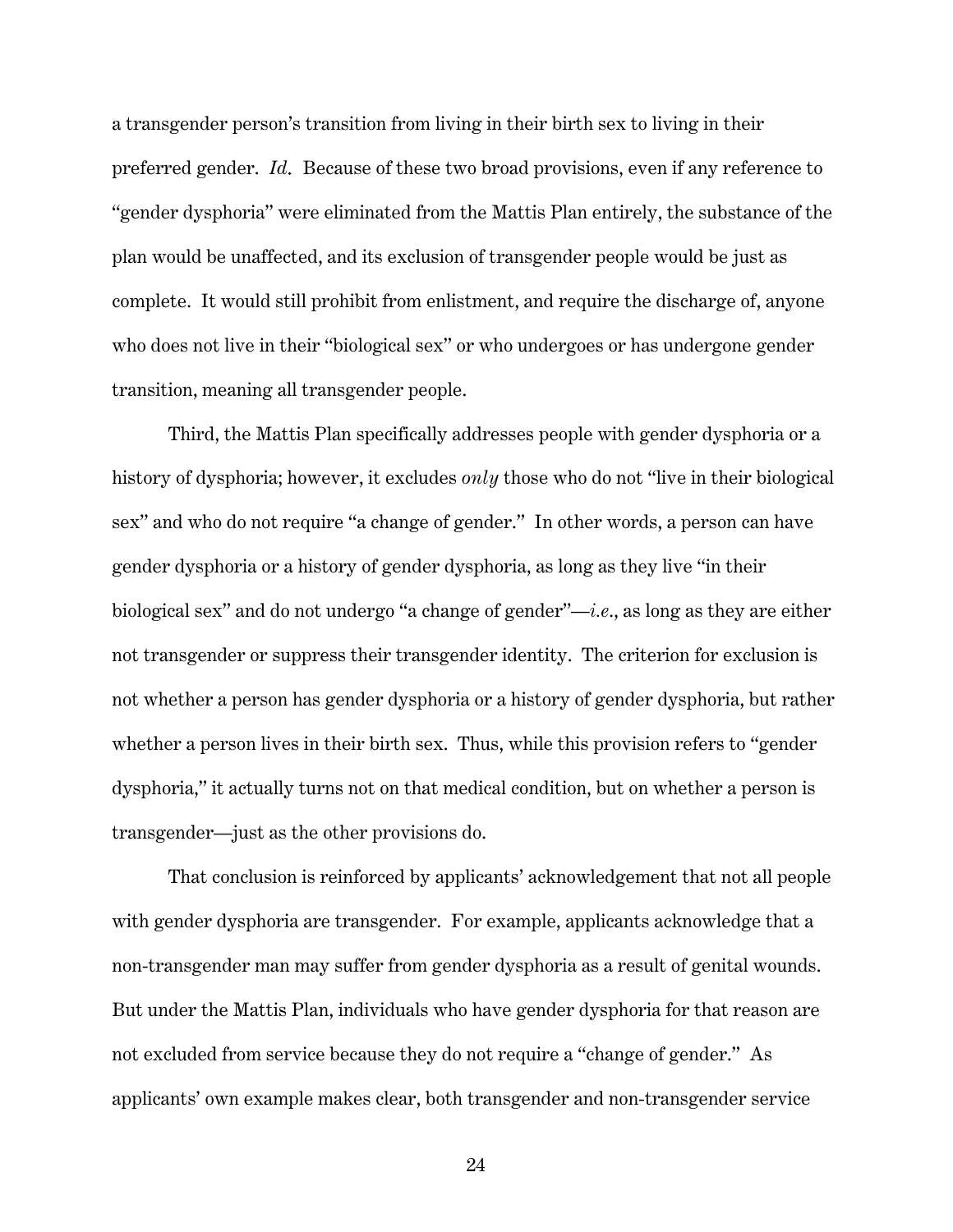members may experience gender dysphoria. Yet, it is only transgender service members who are disqualified—not because they have gender dysphoria, but because they do not live in their birth sex.

Applicants' argument that the Mattis Plan is not a ban because it permits people who identify as transgender to serve in their "biological sex" is equally baseless. Appl. 11. As the courts below have uniformly held, a policy that targets the very characteristic that defines a class is discriminatory on its face; moreover, a policy that requires a person to suppress that defining characteristic in order to serve in the military is a ban. Appl. App. 119a n.11; *see also Stockman* v. *Trump*, 331 F. Supp. 3d 990, 1000 (C.D. Cal. 2018); *Karnoski* Pet. App. 51a-52a. Applicants' argument to the contrary rests on a false distinction between the status of being transgender and the conduct of living in one's preferred gender. Appl. App. 56a. This Court has rejected a similar distinction between status and conduct as a justification for discrimination against gay and lesbian people. *See Christian Legal Soc'y.* v. *Martinez*, 561 U.S. 661, 689 (2010); *Lawrence* v. *Texas*, 539 U.S. 558, 575 (2003). It should do so here as well.

For the same reason, the government's claim that the Mattis Policy is not a ban because some transgender people do not ever transition has no merit. Just as some gay and lesbian people have suppressed their sexual orientation to avoid discrimination and violence, so, too, some transgender people suppress who they are in order to survive. But, as the district court held, that reality does not make a policy that requires such suppression any less facially discriminatory. Appl. App. 199a n.11.

Applicants misleadingly claim (at 11) that, like the Mattis Plan, the Carter Policy requires transgender servicemembers "without a history of gender dysphoria" to serve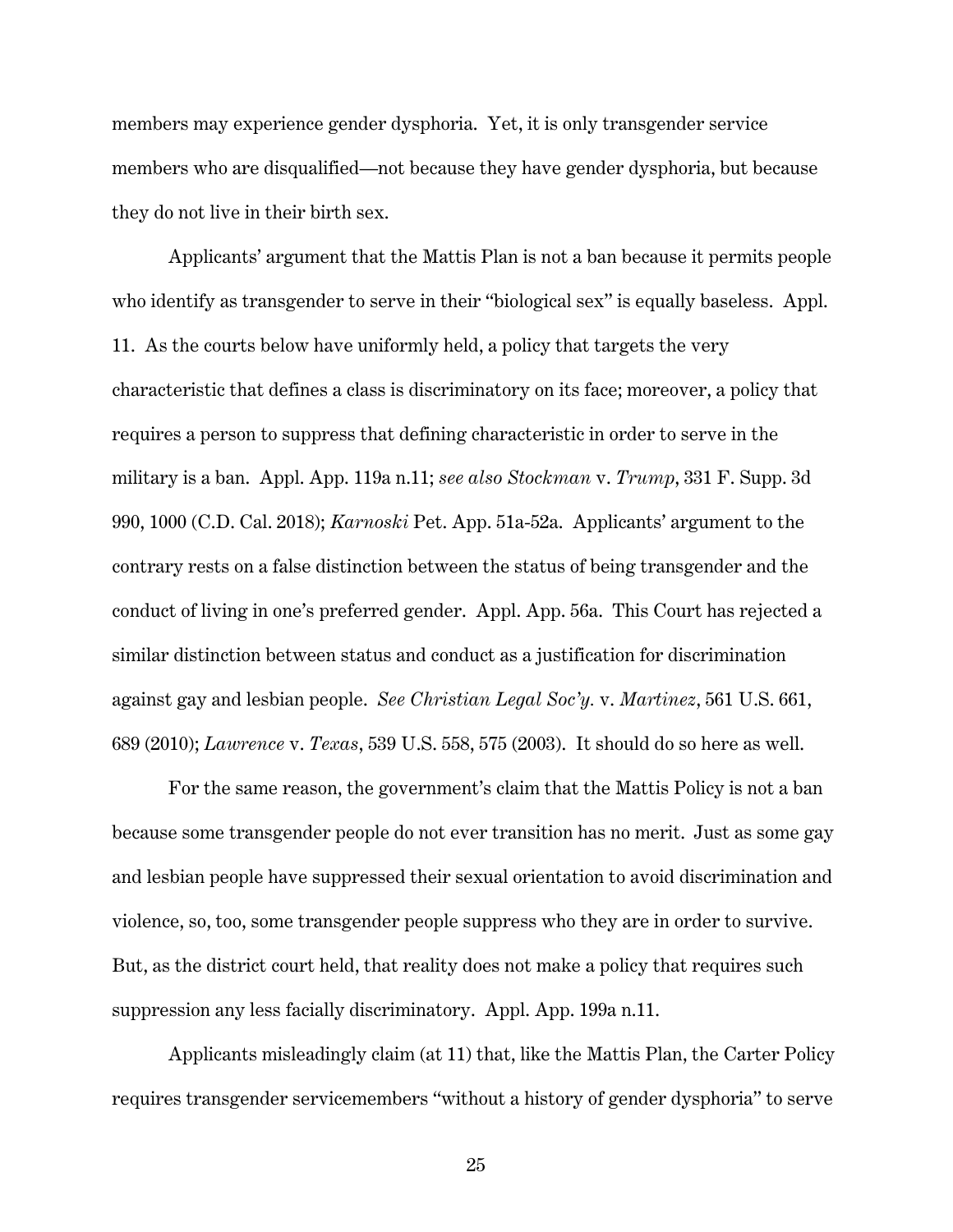in their "biological sex." That argument ignores that the very purpose of the Carter Policy is to permit transgender servicemembers to undergo gender transition and to serve in accord with their preferred gender. The Carter Policy developed an orderly process that allows a transgender person to publicly identify as such and then to undergo gender transition so that the person can serve in their preferred gender and conform to the sex-based standards applied to others of that gender. It does not require any transgender person to serve in their "biological sex."

Applicants have also failed to show that a majority of this Court is likely to reverse the district court's determination that, for multiple reasons, the Mattis Plan warrants heightened scrutiny.<sup>9</sup> The plan's discrimination against transgender people implicates the concerns that prompt heightened constitutional scrutiny and rests on impermissible stereotypes and overbroad generalizations rather than an evenhanded approach towards qualifications to serve in the military. Such discrimination also rests upon a sex-based characteristic, which this Court has long subjected to heightened review. *United States* v. *Virginia*, 518 U.S. 515, 533 (1996). In addition, as the district court carefully explained, heightened scrutiny is required based on the unusual facts of this case. Appl. App. 74a. Both the ban and its adoption reflect a marked departure from ordinary military decisionmaking. While the military has discriminated against particular classes of people in the past, it no longer does so, and the decision to reinstate

<sup>9</sup> The government does not challenge the district court's conclusion that a classification based on transgender identity warrants heightened scrutiny. Accordingly, they have waived any such argument should the Court grant review. *See Yee* v. *City of Escondido*, 503 U.S. 519, 533 (1992); Br. in Opp. 26-27.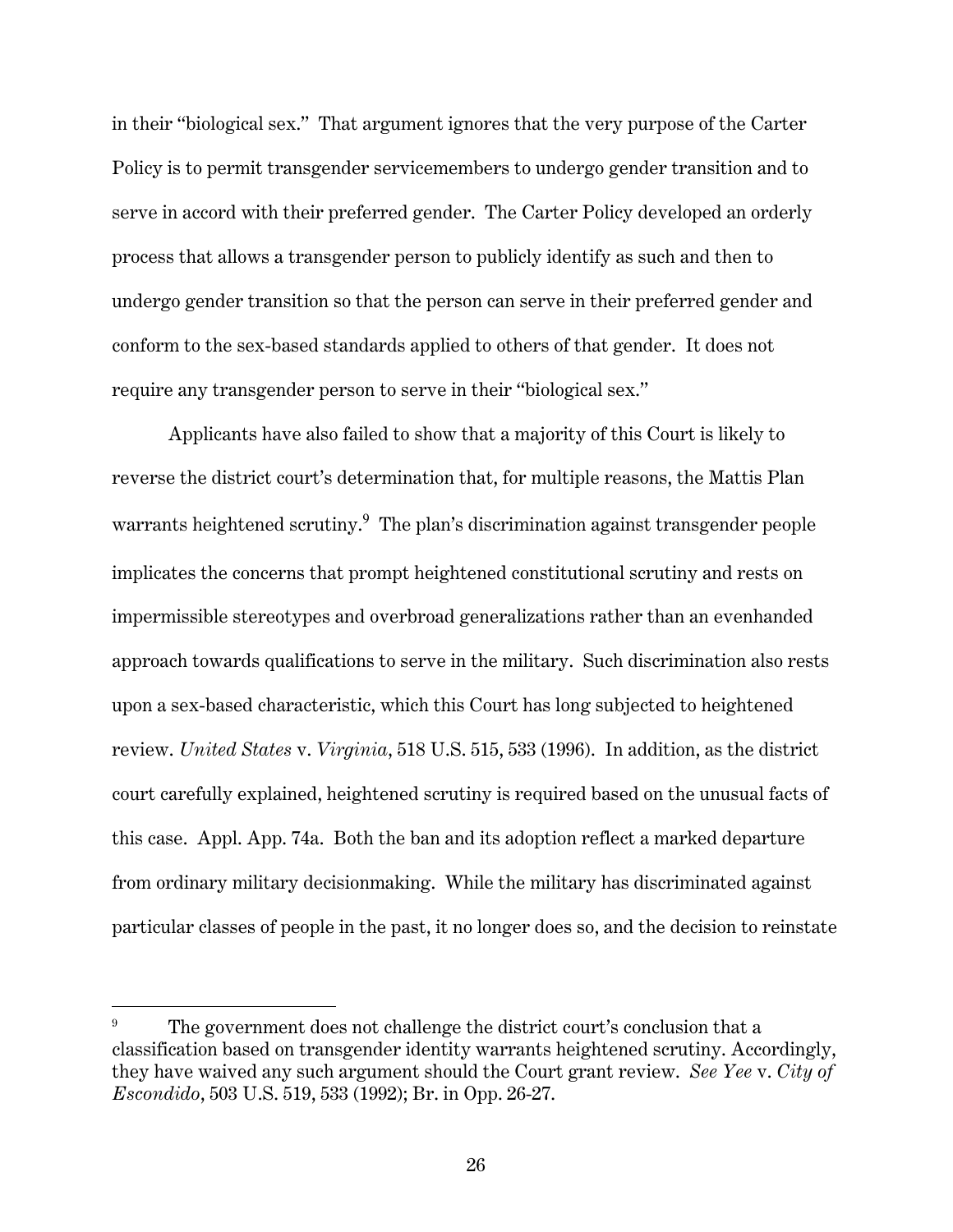a policy based on such class-based disparate treatment is particularly unusual. Appl. App. 73a (noting that "[t]he targeted revocation of rights from a particular class of people which they had previously enjoyed—for however short a period of time—is a fundamentally different act than not giving those rights in the first place"). And the circumstances of the ban's adoption were highly suspect. Appl. App. 74a. Under this Court's precedents, these factors warrant at least some level of heightened review. *See United States* v. *Windsor*, 570 U.S. 744, 770 (2013) (noting that "[d]iscriminations of an unusual character" require careful judicial consideration (quoting *Romer* v. *Evans*, 517 U.S. 620, 633 (1996))); *see also Village of Arlington Heights* v. *Metro. Hous. Dev. Corp*., 429 U.S. 252, 267 (1977).

Applicants contend (at 25) that the district court should have evaluated the Mattis Plan under a "deferential standard" akin to rational-basis review because it involves a military policy. But that claim rests entirely on the government's assertion that—notwithstanding the overwhelming evidence to the contrary in the record—the Mattis Plan was adopted independently of the President's orders to reinstate a ban on military service by transgender people. On the current record, this Court is unlikely to find that the district court abused its discretion in finding that the government has not established evidence sufficient to support its claim.

In addition, even if the Mattis Plan represented an exercise of military judgment independent of the President's directive to impose a ban, which the district court found it does not, Appl. App. 53a-57a, the deference called for by this Court's prior holdings does not lower the level of scrutiny applicable to sex-based discrimination in the military. There is no military exception to equal protection. *Rostker*, 453 U.S. at 69-71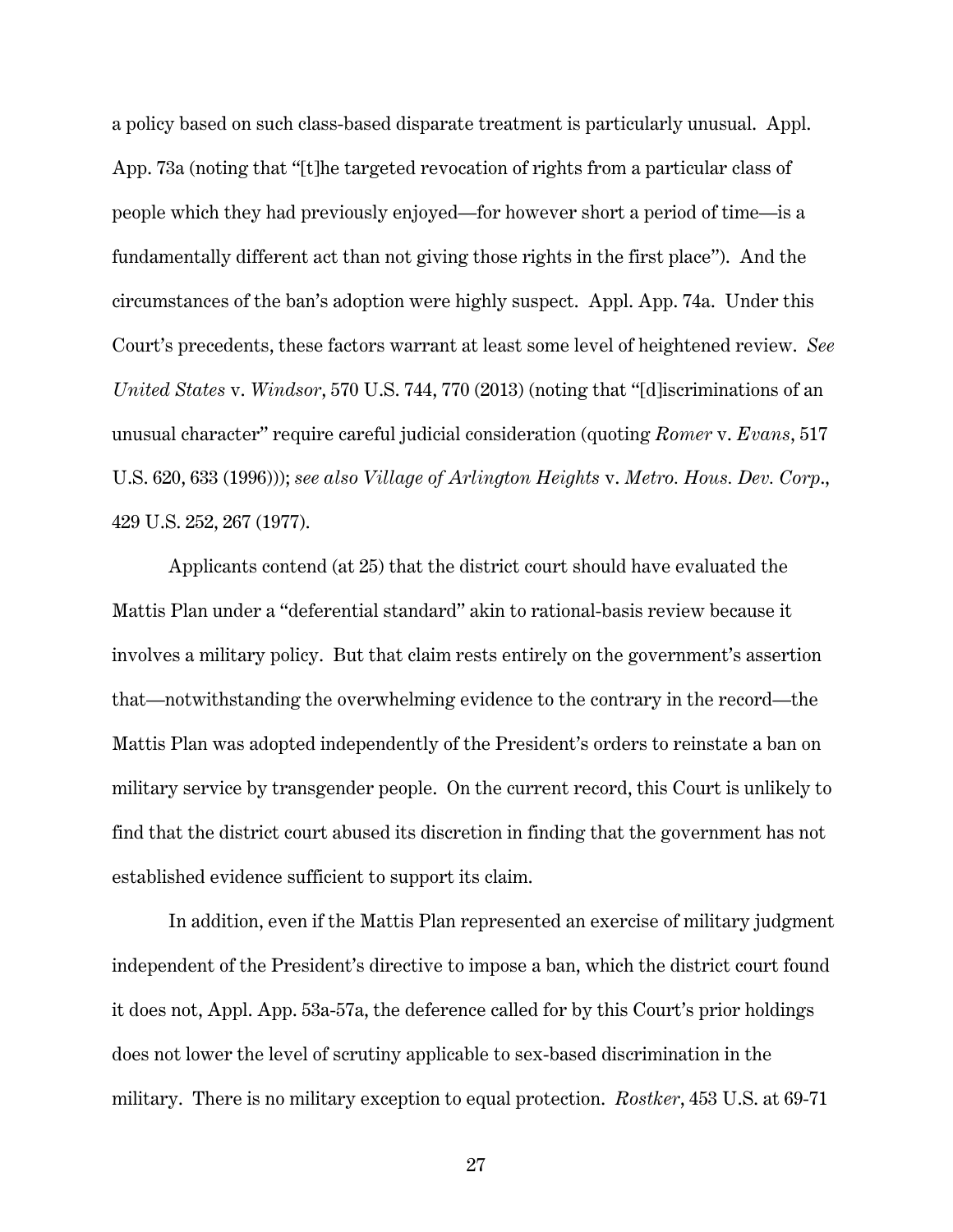(rejecting "different equal protection test" for "military context"); *Frontiero* v. *Richardson*, 411 U.S. 677, 688-691 (1973) (plurality) (applying heightened scrutiny). *Rostker* neither insulates the government's "empirical judgments from scrutiny" nor eliminates judicial scrutiny of "the degree of correlation between sex and the attribute for which sex is used as a proxy." *Lamprecht* v. *FCC*, 958 F.2d 382, 393 n.3 (D.C. Cir. 1992); *Steffan* v. *Perry*, 41 F.3d 677, 689 n.9 (D.C. Cir. 1994) (even in military, "[c]lassifications based on race or religion, of course, would trigger strict scrutiny").

To be sure, in cases involving the military, the Court has recognized an obligation to credit the military's assessment of the *importance* of particular asserted interests that might not be considered important in civilian settings. For example, in *Goldman* v. *Weinberger*, 475 U.S. 503, 507 (1986), the Court credited the importance of the military's asserted interest in the need for uniformity—a consideration with less relevance to civilian workplaces. Similarly, in *Rostker*, 453 U.S. at 70, the Court recognized the "'important governmental interest'" in "raising and supporting armies." But such deference to the government's asserted interest does not convert heightened scrutiny into mere rational-basis review.

In *Rostker*, the Court upheld a statute exempting women from registration only because, at the time Congress decided to retain the exemption, women were not eligible to serve in combat positions—and that exclusion was not challenged in that litigation. 453 U.S. at 77. As a result, this Court found that "[t]he exemption of women from registration [was] not only sufficiently but also closely related to Congress' purpose in authorizing registration" for the drafting of combat troops. *Id*. at 79. The facially discriminatory classification in this case warrants the same careful scrutiny here.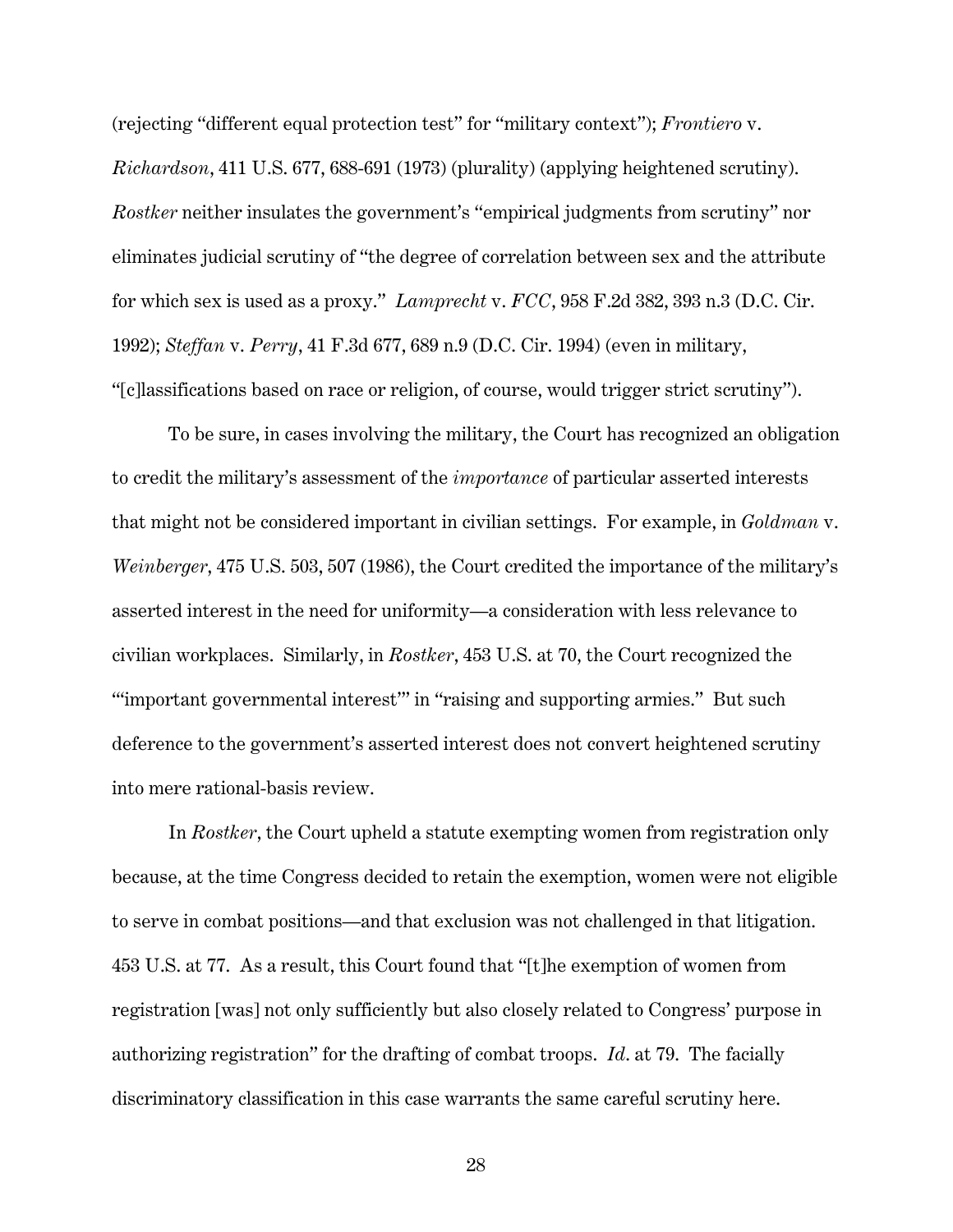In any event, the ban cannot survive any standard of scrutiny. The military has universal standards for enlistment, deployment, and retention. CAJA215-216. Because transgender servicemembers must comply with those standards, having a separate policy that bars them from service because they are transgender serves only to exclude individuals who are fit to serve. Similarly, transgender servicemembers do not undermine sex-based standards. They seek to be held to the same standards as everyone else. CAJA 554, 588*.* Allowing transgender men to serve as men and transgender women to serve as women does not disrupt the military's maintenance of sex-based standards in the few areas where they exist. Applicants also cannot justify the ban on the basis of cost. Even under rational basis review, "a concern for the preservation of resources standing alone can hardly justify the classification used in allocating those resources." *Plyler* v. *Doe*, 457 U.S. 202, 227 (1982). Because they cannot provide an independent justification for excluding transgender people in order to reduce costs, Applicants' reliance on this rationale fails.

### B. The Scope Of The Injunction Is Proper

The government's argument that the injunction transgresses both Article III and "longstanding equitable principles" (at 25) has been repeatedly considered and rejected by the district court. Applicants show no reason why this Court should overturn the lower court's considered judgment.

1. The government argues (at 26) that respondents lack Article III "standing to seek injunctive relief beyond what is needed to redress an actual or imminent injury-infact to respondents themselves." But that proposition is not at issue here because the injuries to plaintiffs that establish standing are not disputed, and the district court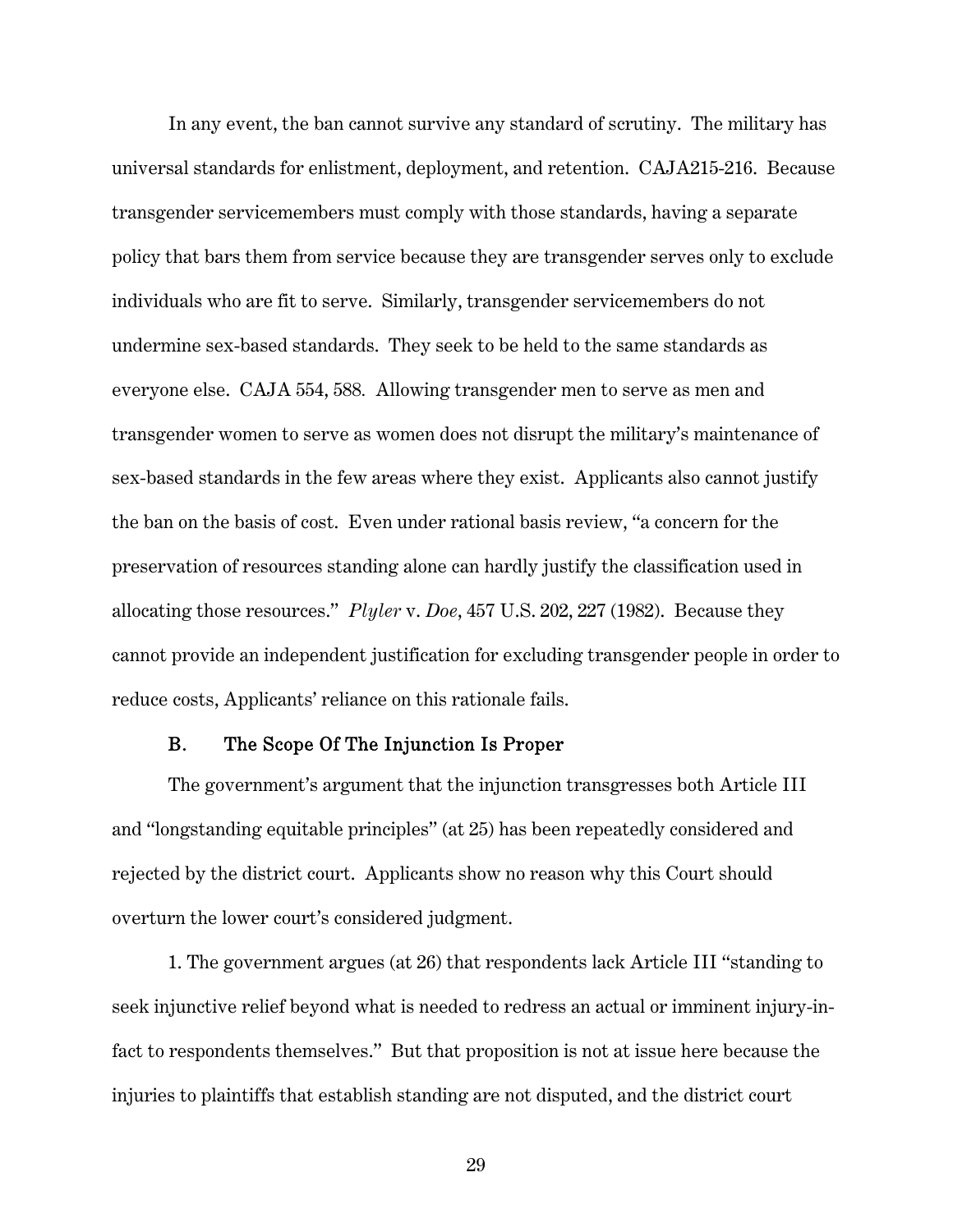tailored the injunction only to redress those injuries. As the district court has repeatedly taken pains to make clear (Appl. App. 102a-114a, 136a-144a), where a policy discriminates on the basis of an invidious classification, as the transgender ban does, it inflicts a constitutional injury that cannot be remedied *as to these respondents* without a categorical prohibition against implementing the policy. A narrower injunction would fail to redress the core constitutional harm *as to these respondents*, who are left to serve as exceptions to a policy that brands them as inferior and a detriment to a military to which they have dedicated their lives.<sup>10</sup>

The district court concluded that the ban injures respondents "[b]y singling [them] out and stigmatizing them as members of an inherently inferior class of service members," Appl. App. 105a; the government never reckons with this conclusion. Even as to those respondents who are grandfathered into military service, the district court determined that they "receiv[e] unequal treatment under the Mattis Implementation

<sup>10</sup> *DOD* v. *Meinhold*, 510 U.S. 939 (1993), does not support the government's request for a narrowed stay of the injunction. Meinhold was discharged after he stated during a television interview that he is gay. He was dismissed based on that statement alone and challenged his dismissal on the ground that it was unlawful to dismiss him without any evidence that he had actually engaged in any homosexual conduct. Meinhold's challenge thus clearly implicated only the particular application of the military's policy to the facts of his case. *See Meinhold* v. *DOD*, 34 F.3d 1469, 1479 (9th Cir. 1994) (discussing "effect of the regulation as applied in Meinhold's case"); *id.* (holding that Meinhold's discharge was unlawful because his statement "in the circumstances under which he made it manifests no concrete, expressed desire to commit homosexual acts"). Unlike respondents here, Meinhold raised an as-applied challenge to his discharge that turned on the particular facts of his case. Because the challenged policy was held unconstitutional only as applied to him, a broader injunction against the policy could not be maintained. Here, respondents' constitutional challenge to the Mattis Plan does not turn on their particular circumstances, but on the nature of the discrimination against transgender people as a group.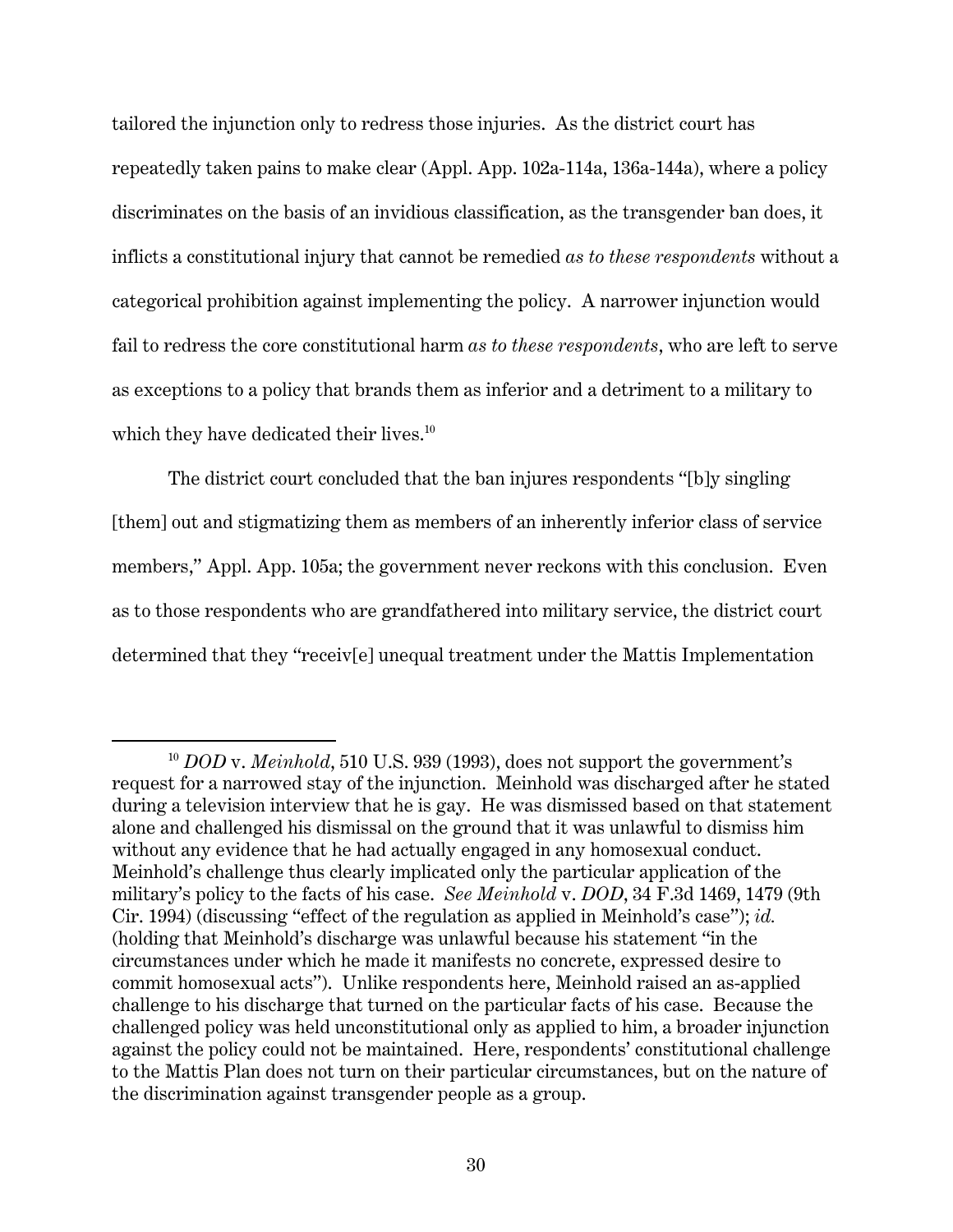Plan," under which they "would be allowed to remain in the military but, unlike any other service members, only pursuant to an exception to a policy that explicitly marks them as unfit for service." Appl. App. 106a. They "are denied equal treatment because they will be the only service members who are allowed to serve only based on a technicality; as an exception to a policy that generally paints them as unfit." *Id*. These injuries cannot be remedied while the ban remains in effect.

This Court has made clear that "injunctive relief should be no more burdensome to the defendant than necessary to provide complete relief to the plaintiffs." *Califano*  v. *Yamasaki*, 442 U.S. 682, 702 (1979). It has also recognized, however, that even in cases brought by individual plaintiffs, "if the arguments and evidence show that a statutory provision is unconstitutional on its face, an injunction prohibiting its enforcement is 'proper.'" *Whole Woman's Health* v. *Hellerstedt*, 136 S. Ct. 2292, 2307  $(2016)$  (quoting *Citizens United v. FEC*, 558 U.S. 310, 333  $(2010)$ .<sup>11</sup> Implicit in this Court's remonstration is that an injunction should be sufficiently broad to provide the relief that an applicant needs in order to secure complete relief for his constitutional

 $11$  In civil rights cases in particular, courts have routinely observed that it is impossible to fully vindicate a successful plaintiff's rights without categorically prohibiting the defendants' offending conduct. *See, e.g.*, *McKenzie* v. *City of Chicago*, 118 F.3d 552, 555 (7th Cir. 1997) ("[I]n reapportionment and school desegregation cases, for example, it is not possible to award effective relief to the plaintiffs without altering the rights of third parties."); *Bailey* v. *Patterson*, 323 F.2d 201, 206 (5th Cir. 1963) (injunction prohibiting defendants from engaging in any segregation in order to enforce plaintiffs' right to desegregated transportation facilities); *see also Professional Ass'n of Coll. Educators* v. *El Paso Cty. Cmty. Coll. Dist*., 730 F.2d 258, 273-274 (5th Cir. 1984) ("An injunction … is not necessarily made overbroad by extending benefit or protection to persons other than prevailing parties in [a] lawsuit—even if it is not a class action—if such breadth is necessary to give prevailing parties the relief to which they are entitled.").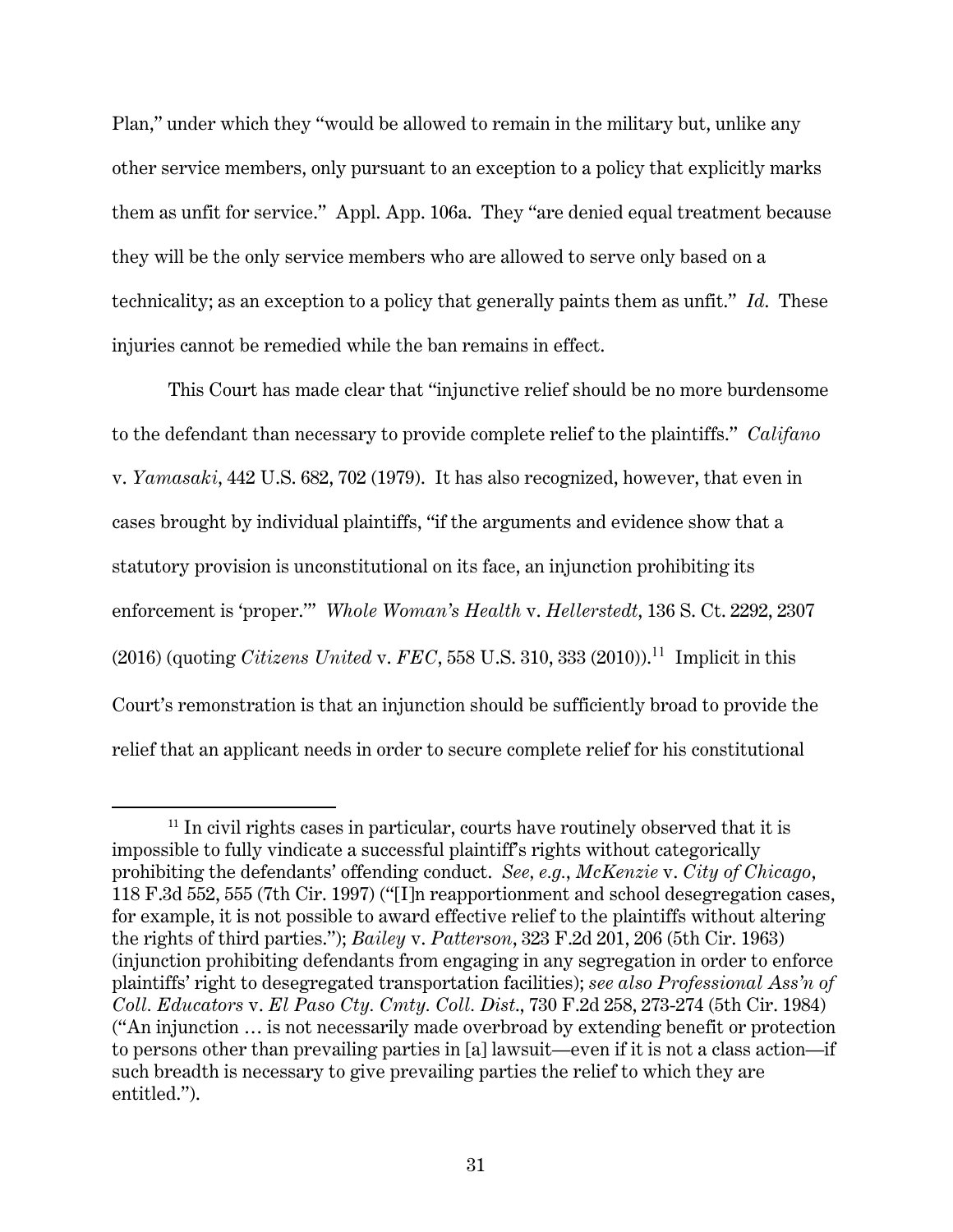injury. Here, the harms to *respondents* will persist if the ban is allowed to go into effect as to other transgender individuals seeking to join or remain in the military, because the ban conveys as a matter of United States policy that transgender people, including respondents, are unworthy of service in the military.

Allowing the ban to go into effect at all would subject respondents to serious practical as well as constitutional harms. Appl. App. 107a. A policy that officially brands some servicemembers as inferior and unworthy simply for being transgender would imperil respondents by eroding the bonds of trust upon which they depend for their safety. Enforcing the ban at all would put a target on their backs by sending a message that transgender people "impose an unreasonable burden." Mattis Mem. 2 (Dist. Ct. Dkt. 96-1). Supervisors and peers would have less confidence in them and would be less apt to give them opportunities for training, deployment, and assignments. Appl. App. 107a.

In addition, narrowing the injunction only to respondents would be impracticable and overly intrusive. Ensuring equal treatment for respondents under a narrow injunction would strain the practical limits of military administration, requiring extensive and detailed instructions to branches of the military about ways to suspend the overall policy and its adverse effects as to these servicemembers alone. Such concerns are heightened where, as here, respondents have demonstrated the need to proceed anonymously; an injunction that attempted to ensure their equal treatment on an individual basis while allowing the ban to go into effect would require widespread disclosure of their identities.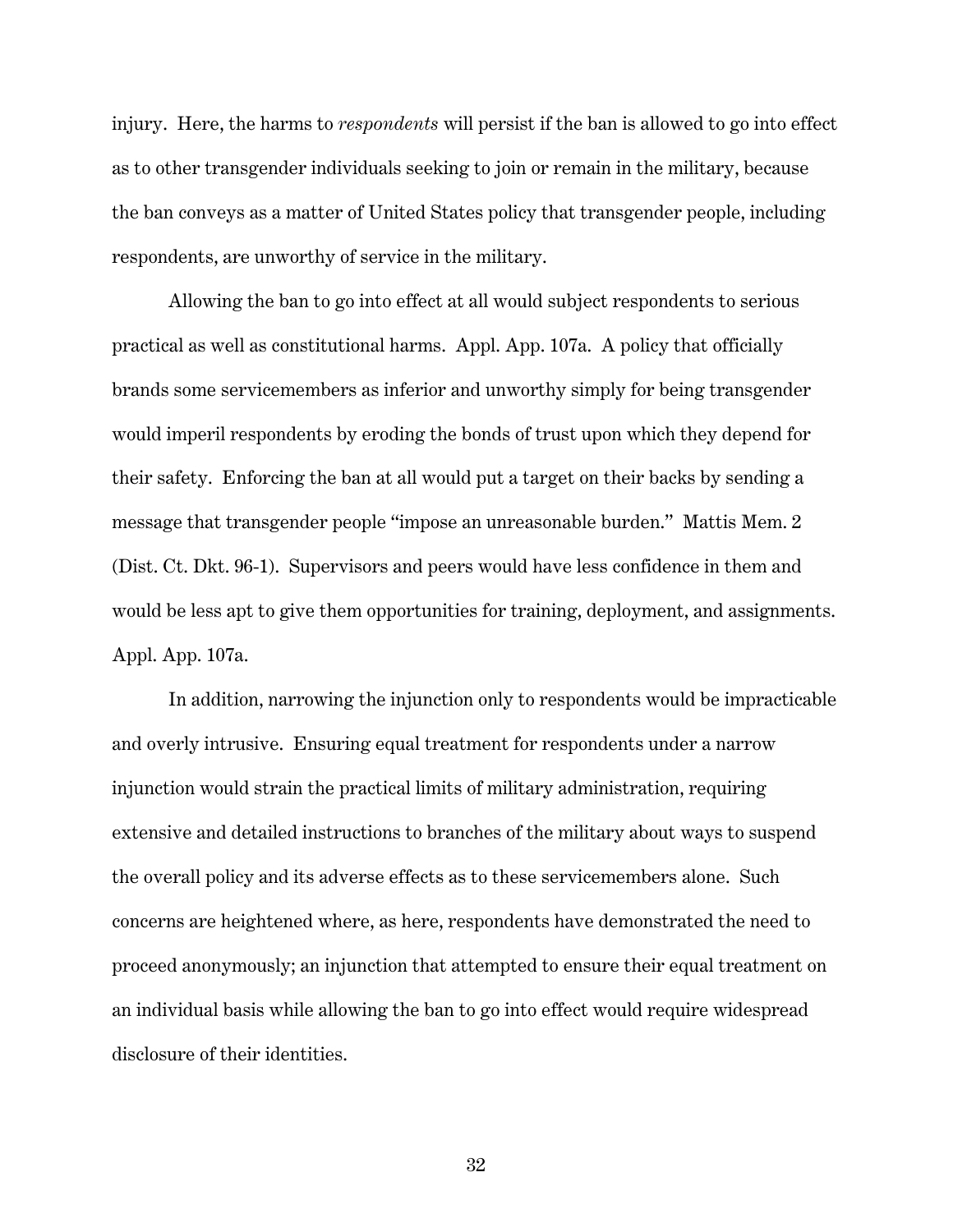The district court carefully considered whether any other remedy, short of a programmatic prohibition on the ban, could address respondents' constitutional and material injuries; having found that none would do so, the district court properly enjoined the ban on its face. The government offers no argument that the district court abused its discretion in entering this relief, nor is a majority of the Court likely to conclude that it did so.

The government's reliance on *Alvarez* v. *Smith*, 558 U.S. 87 (2009) and *Summers*  v. *Earth Island Institute*, 555 U.S. 488 (2009), suffers from the same misapprehension of the injury at issue in this case. In those cases, the plaintiffs each had settled their original underlying disputes; because their individual cases were moot, they did not retain Article III standing to pursue injunctions against government policies that no longer aggrieved them. *See Alvarez*, 558 U.S. at 93; *Summers*, 555 U.S. at 494. In the government's view, those cases stand for the proposition that where "a plaintiff's only injury would be eliminated by an injunction barring application to the challenged policy to the plaintiff," only such a narrow injunction comports with Article III. Appl. 29-30. That is beside the point. The point is not that the district court's programmatic injunction is necessary to prevent "injury to nonparties" (Appl. 30); the injunction is necessary to prevent injury to *these respondents*.

2. The government likewise contends (at 30) that the district court's preliminary injunction "violates fundamental rules of equity" because it is "broader than necessary to prevent irreparable harm to respondents." Again, the starting premise of the government's argument is wrong—the injunction is precisely as broad as it needs to be in order to accord *these respondents*, and no other parties, full relief pending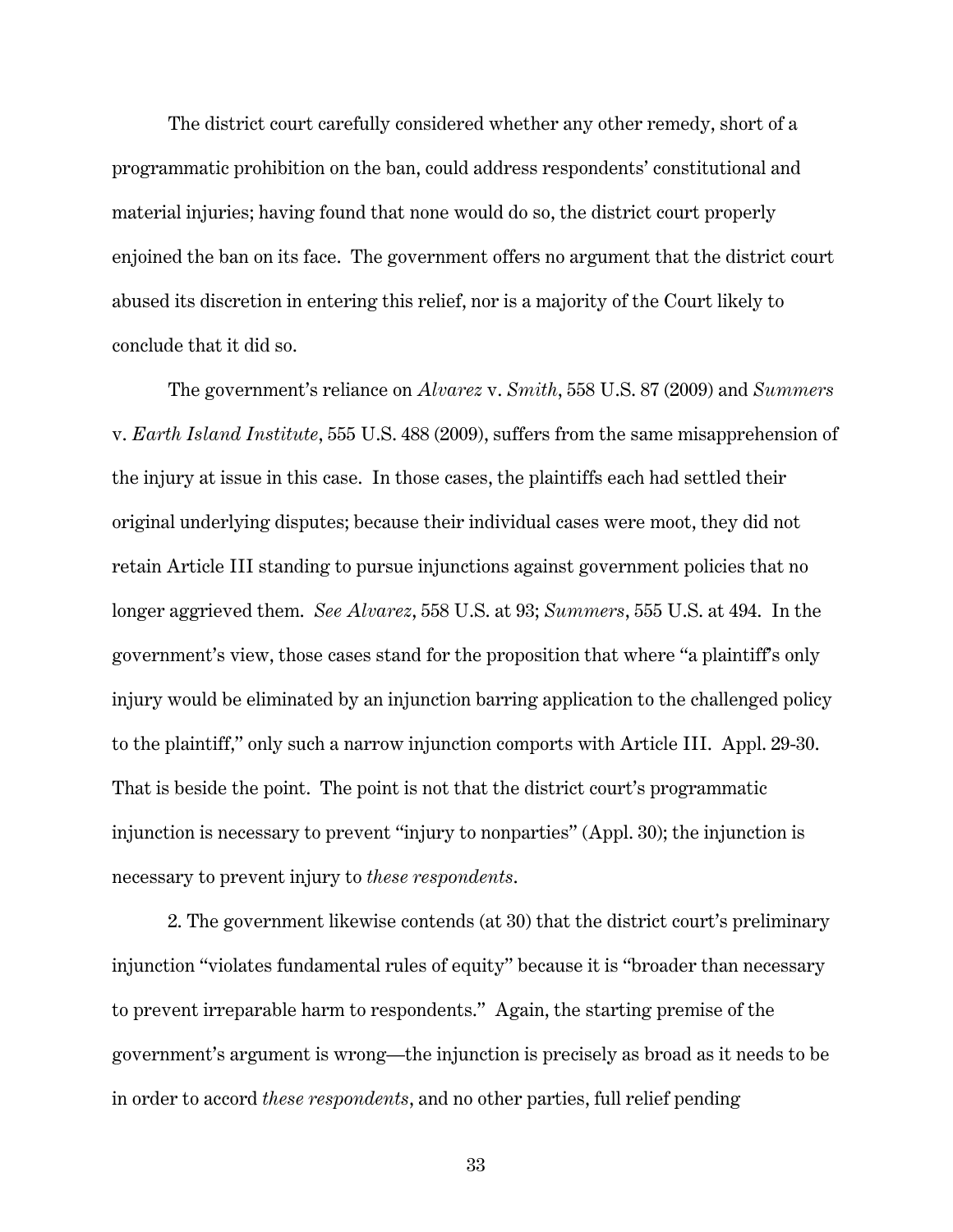adjudication of their claims on the merits. But even were the government's characterization of this injunction correct—it is not—the government's arguments about the role of equity in enjoining unlawful government action are themselves mistaken.

Relying principally on *Grupo Mexicano de Desarrollo S.A.* v. *Alliance Bond Fund, Inc.*, 527 U.S. 308 (1999), the government contends that the district court's injunction transgresses "traditional principles of equity jurisdiction" and oversteps the Judiciary Act of 1789's limitation of federal courts' equity jurisdiction to "the jurisdiction in equity exercised by the High Court of Chancery in England[.]" Appl. 31. In the government's telling, that jurisdiction prohibits the entry of "[a]bsent-party injunctions" (Appl. 31), and so prohibits the injunction entered here. But there is no "absent-party injunction" in this case; the injunction accords these respondents full relief as against these applicants only. In any event, the government's historical arguments are wrong. *Grupo Mexicano* and the cases on which it drew concerned lawsuits between private parties, not lawsuits against the government. *E.g.*, *Atlas Life Ins. Co. v. W.I. Southern, Inc.,* 306 U.S. 563, 568 (1939).<sup>12</sup> Even assuming the exercise of equity in such cases may be constrained by the English Court of Chancery's jurisdiction

<sup>12</sup> *Monsanto Co.* v. *Geertson Seed Farms*, 561 U.S. 139 (2010), is irrelevant for the same basic reason. The Court explained in that case that the injunction entered by the lower courts could not be sustained based on injuries to farmers other than respondents. *Id.* at 163-164. The injunction entered in this case is necessary to protect respondents themselves, not other transgender servicemembers. "The fact that the preliminary injunction also benefits other transgender individuals who are not a party to this suit does not render the scope of the preliminary injunction improper." Appl. App. 139a.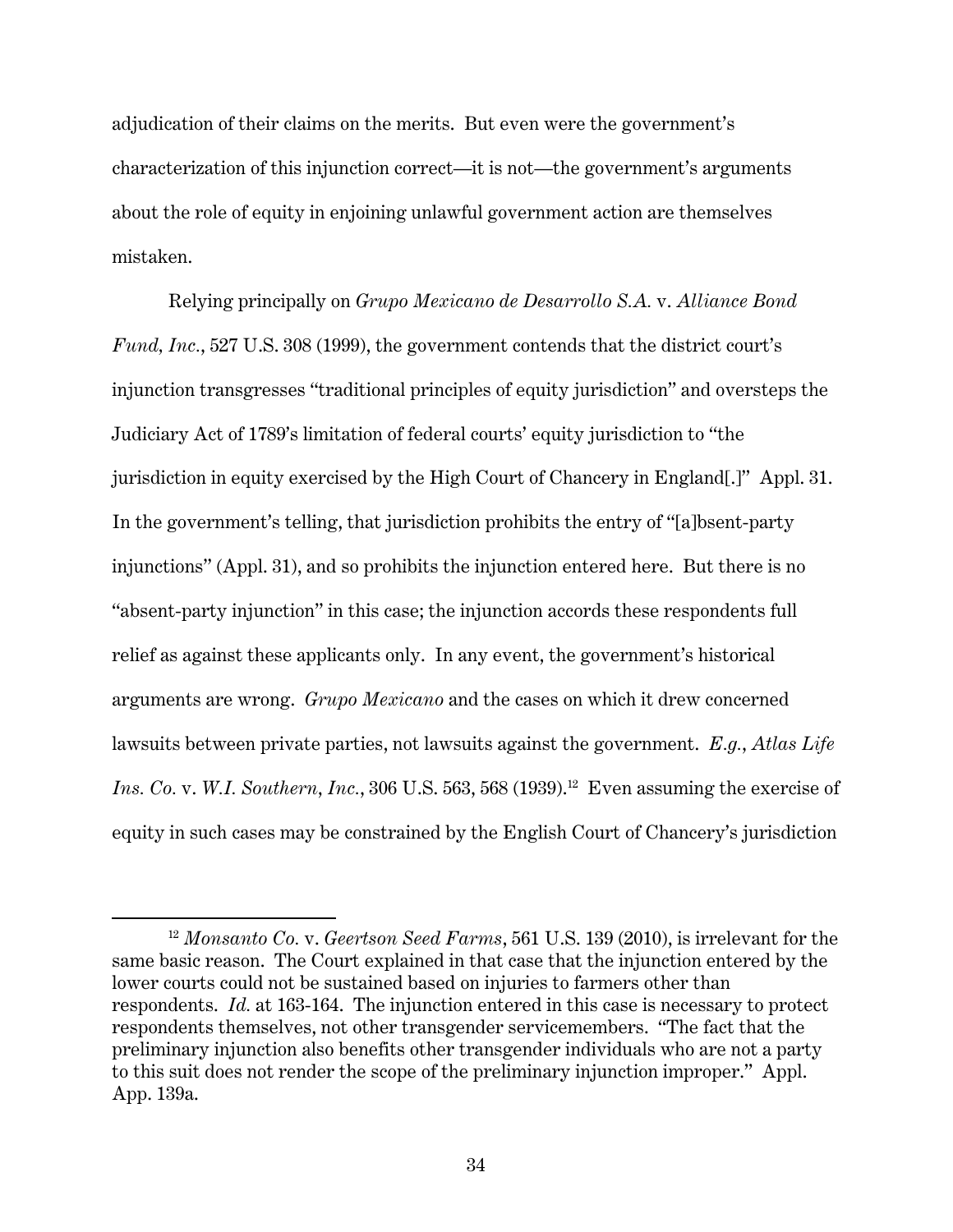at the Founding, that court issued injunctions only in private suits, and did not issue injunctions against the Crown at all. Bray, *Multiple Chancellors: Reforming the National Injunction*, 131 Harv. L. Rev. 417, 425 (2017). The equity jurisdiction of federal courts to enjoin unlawful government action is thus unconstrained by pre-Founding Court of Chancery practice. Rather, it follows the general rule, reaffirmed time and again by this Court, that courts sitting in equity are empowered to provide "complete relief" to the parties before them, as the district court did here. *See, e.g.*, *Alexander* v. *Hillman*, 296 U.S. 222, 242 (1935); *Kinney-Coastal Oil Co.* v. *Kieffer*, 277 U.S. 488, 507 (1928).

Moreover, the government is wrong to contend that historical practice would not allow a court of equity to award programmatic injunctive relief restraining the government from injuring non-parties. *See Toilet Goods Ass'n* v. *Gardner*, 387 U.S. 167, 183 (1967) (Fortas, J., dissenting) (observing that "each of the federal district judges in this Nation [has] power to enjoin enforcement of regulations and actions under the federal law," allowing district court judges to "suspend application of these … laws pending years of litigation"). As even Professor Bray concedes, bills of peace were used in equity courts to order remedies necessary to protect non-parties. *See* Bray, *supra*, at 426; *see also* 1 Pomeroy, *A Treatise on Equity Jurisprudence* § 260 (5th ed. 1941) (explaining that bills of peace have been used in cases brought by individuals to enjoin unlawful government action). Even were that the purpose of the injunction here—and it is not—it would be fully consistent with historical equity practice, and so within the bounds of the district court's jurisdiction as described in *Grupo Mexicano*.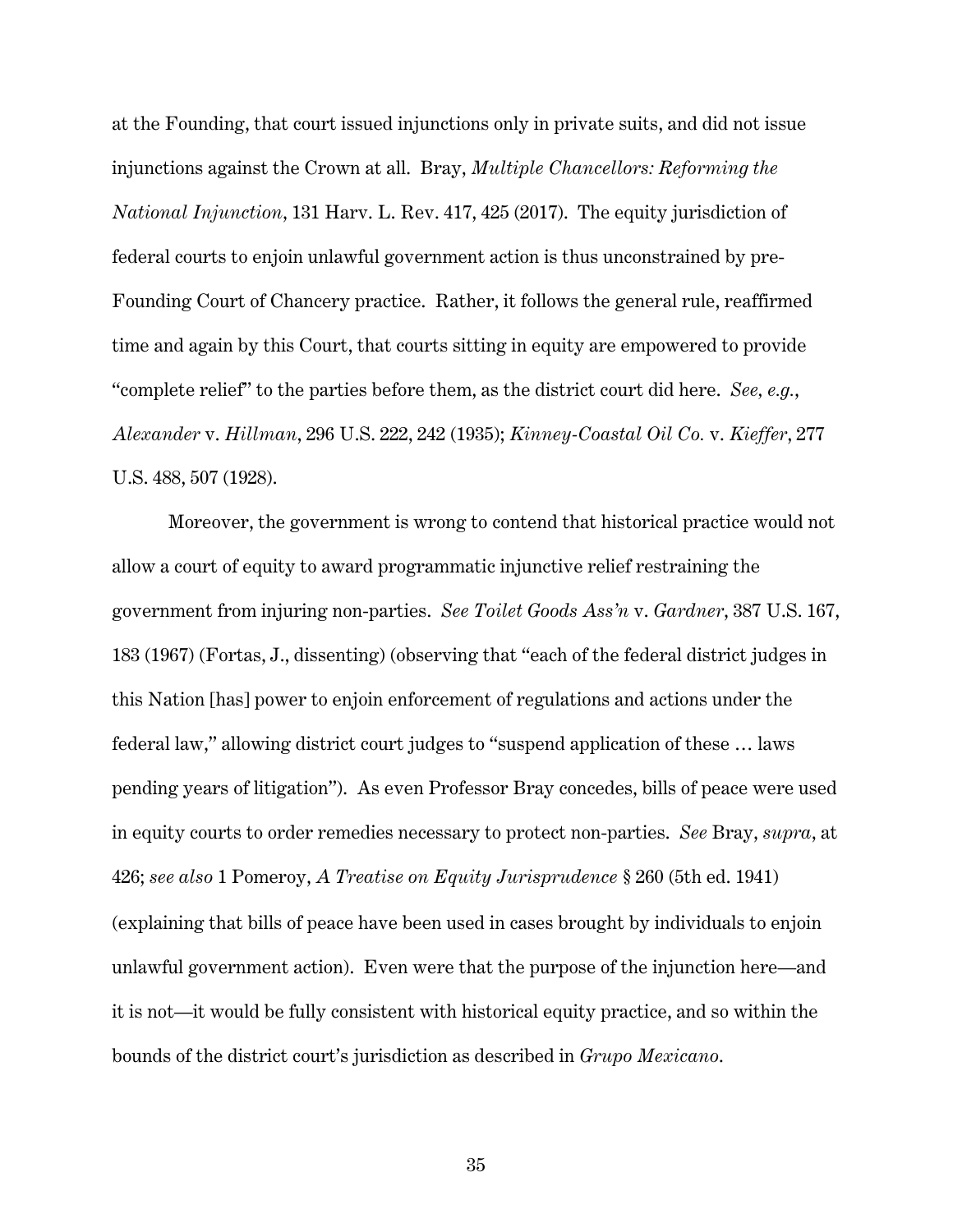3. The government's arguments (at 32-33) about the practicality of facial or programmatic injunctions are all meritless in this case.13 The government's contention that the injunction somehow inhibits percolation of issues in other fora is particularly inapt. As this Court is well aware, multiple challenges to the government's ban have continued forward through multiple courts in multiple circuits despite the entry of facial injunctions prohibiting the ban's implementation. *See Karnoski* v*. Trump*, No. 17-1297 (W.D. Wash.); *Stockman* v. *Trump*, No. 17-1799 (C.D. Cal.); *Stone* v. *Trump*, No. 17- 2459 (D. Md.). The government's speculation (at 31) that "other plaintiffs may simply drop their suits and rely on the first nationwide injunction" is pure conjecture; notwithstanding the entry of four separate facial preliminary injunctions, all plaintiffs in these challenges have seen fit to press their claims through to final adjudication.

Similarly, the government's concern (at 31) that plaintiffs are sidestepping Federal Rule of Civil Procedure 23 is misplaced, particularly here. This case was filed in the United States District Court for the District of Columbia, where personal jurisdiction and venue are always proper for suits to enjoin federal government agents and agencies. If a multiplicity of individual suits seeking the same relief were filed in that District, they would all be deemed related and consolidated before the same judge.

<sup>13</sup> The government's reliance on *United States* v. *Mendoza*, 464 U.S. 154 (1984), is misplaced. *Mendoza* did not suggest that injunctions facially invalidating an unconstitutional policy are categorically improper. The Court in *Mendoza* was concerned that nonmutual offensive collateral estoppel against the government "would substantially thwart the development of important questions of law" by preventing percolation of legal issues through multiple courts of appeals. *Id.* at 160. Unlike collateral estoppel, where a decision in one case is "conclusive in a subsequent suit," *id* at 158, injunctions impose no limits on the arguments the federal government is entitled to make in other cases.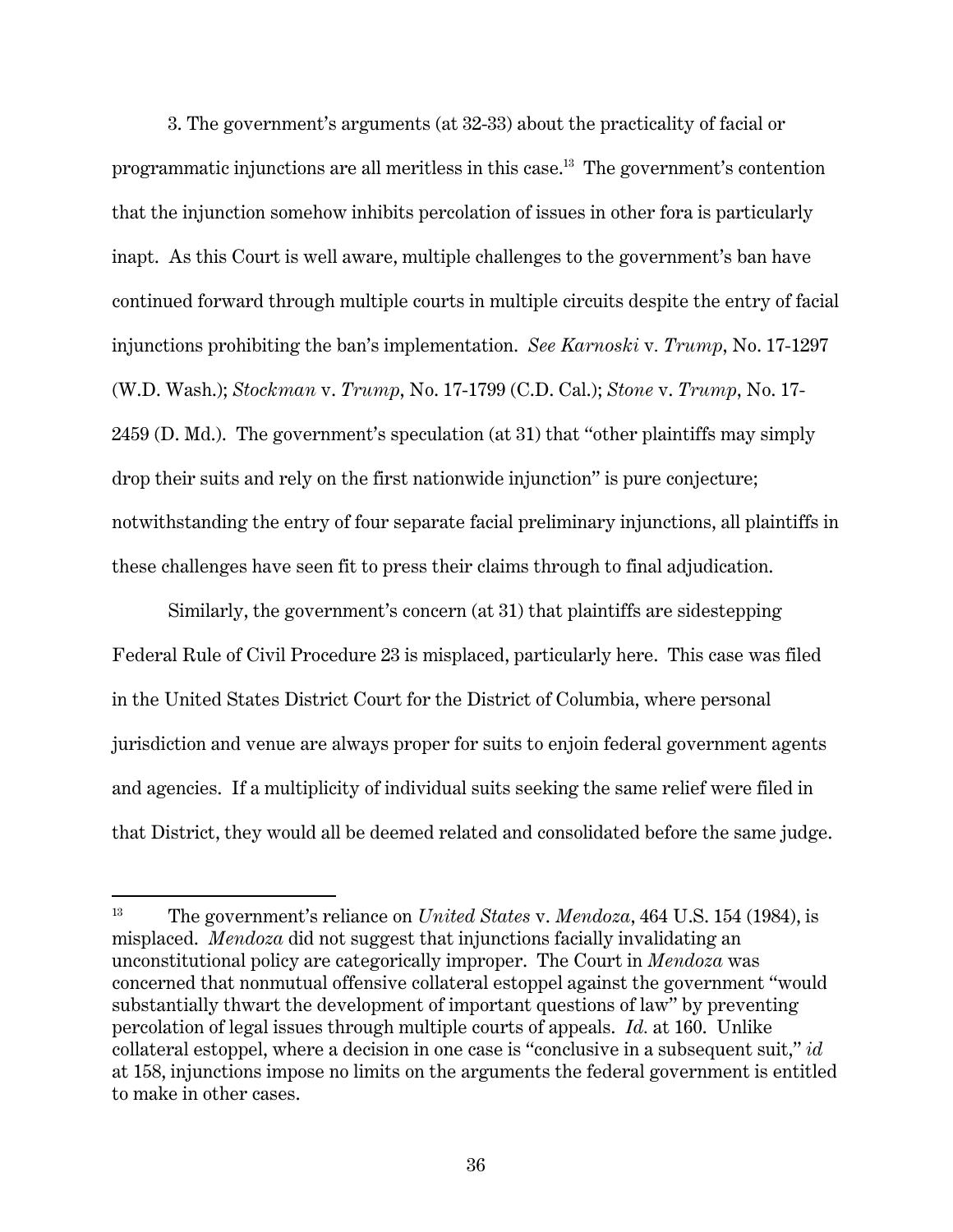Conditioning the court's power to enjoin government action on a flood of individual lawsuits is plainly at odds with the Federal Rules of Civil Procedure and the best interests of the courts.

## III. THE GOVERNMENT FAILS TO SHOW ANY IRREPARABLE HARM THAT WOULD JUSTIFY A STAY

The government offers no evidence that it will suffer any harm absent a stay, much less the irreparable harm required to justify this Court's extraordinary intervention. The preliminary injunction has been in place for more than a year, and transgender individuals have been serving openly for more than two and a half years. Yet, as the district court found, respondents "present no evidence that the Court's preliminary injunction maintaining the status quo of allowing transgender individuals to serve in the military has harmed military readiness." Appl. App. 130a. Nor do they explain why their "need for relief from the Court's preliminary injunction has suddenly become urgent." *Id.*

The government's claimed urgency cannot be squared with its conduct in this case, including its decision to seek a stay only in the alternative to its petition for certiorari before judgment. The government voluntarily withdrew its appeal of the preliminary injunction and did not seek a stay or review from this Court—even as to the scope of the injunction. As for the decision at issue in this application, the district court denied the government's motion to dissolve the preliminary injunction on August 6, 2018. When the government filed a notice of appeal from that decision three weeks later, it did not seek a stay or move for certiorari before judgment at that time. Instead, the government waited more than three months before finally seeking a stay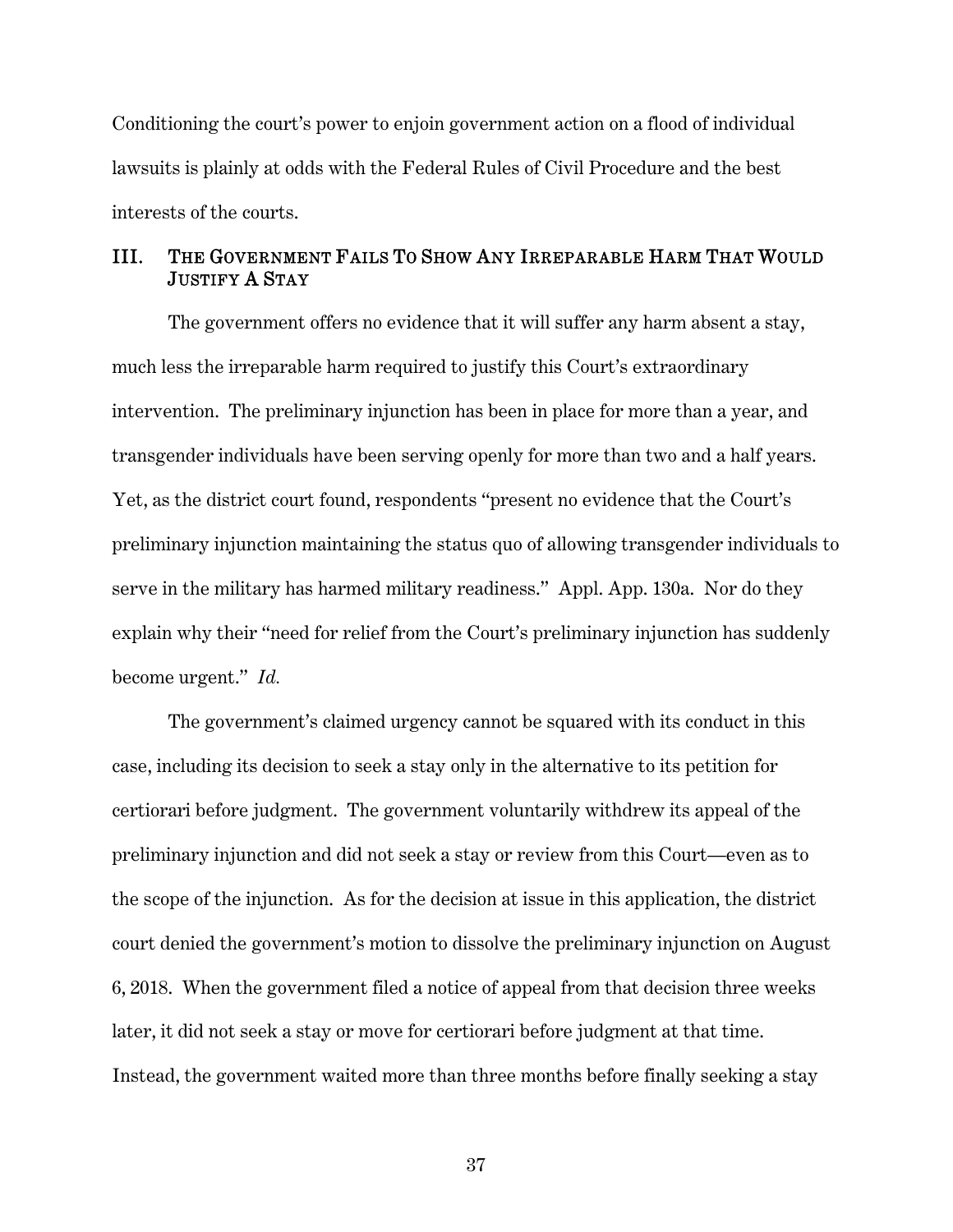from the district court. And now, by seeking a stay only in the alternative to its petition for certiorari before judgment, the government acknowledges that no real urgency exists. In light of that history, the government cannot credibly claim that the risk of harm to the military warrants a stay.

In any event, the government has offered no evidence to support its extraordinary request. Applicants rely (at 34) on conclusory assertions that permitting the continued service of transgender people would "undermine readiness, disrupt unit cohesion, and impose an unreasonable burden on the military that is not conducive to military effectiveness and lethality." But contrary to those unsupported claims, record evidence shows that there is no risk of harm to the military from allowing the service of transgender individuals under a policy implemented after considerable "forethought, research, and planning." Appl. App. 147a. The preliminary injunction maintains the *status quo* that existed prior to the 2017 Presidential Memorandum, which provides for the "safe and orderly accession and retention of transgender individuals in the military," and which requires transgender servicemembers to meet the same fitness, readiness, and deployability standards as all other servicemembers. Appl. App. 146a (noting that the injunction "simply prohibits the military from refusing to allow an otherwise combat-ready individual to serve based on that individual's transgender status").

During congressional hearings in April 2018, the heads of three service branches testified that they were unaware of any evidence that service by transgender people impairs military effectiveness, and that transgender individuals are able to meet service standards and serve without issue. CAJA831-836. Transgender men and women have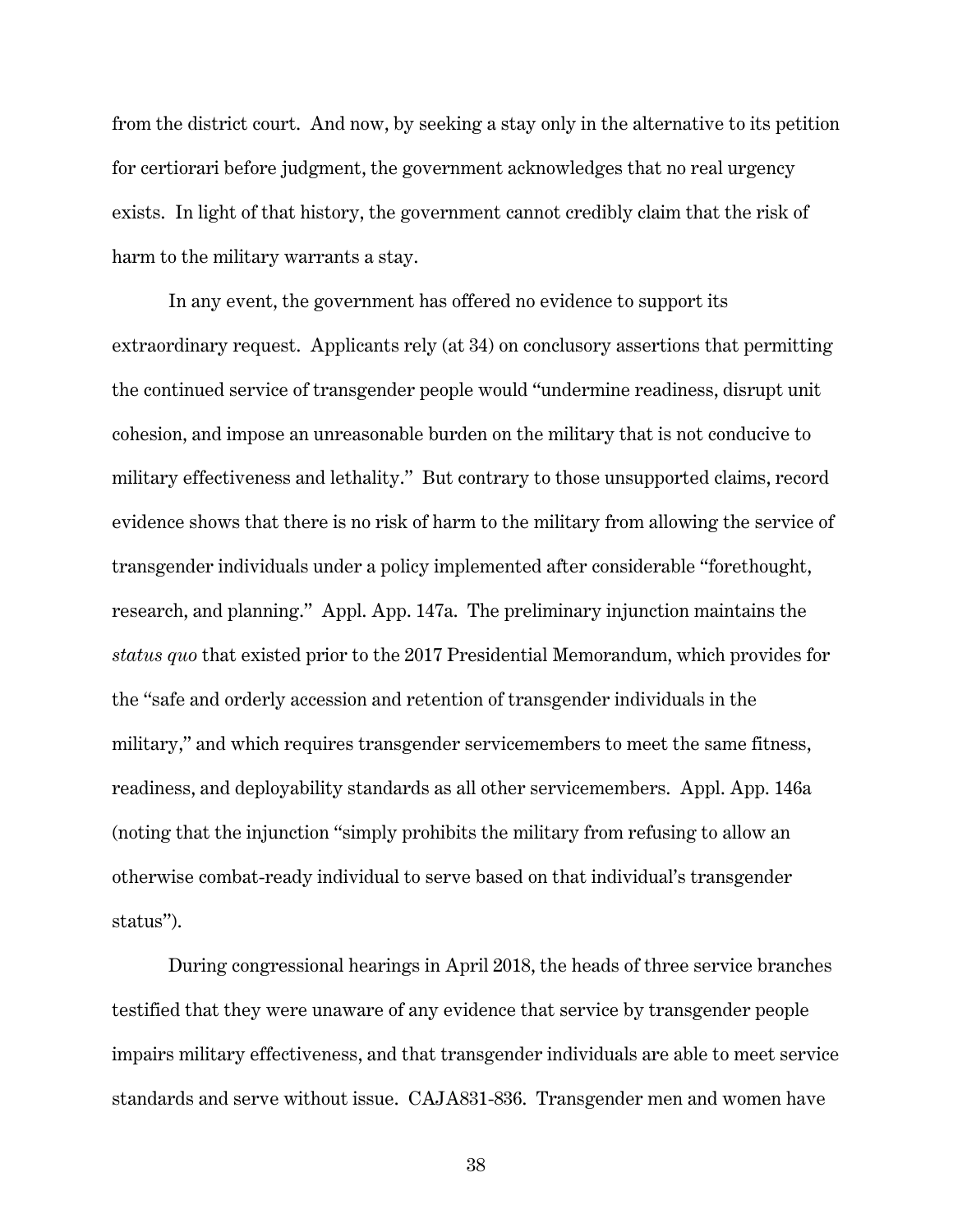been serving honorably and effectively, including on active duty in combat zones, for more than two and a half years. The DOD Report cites no specific examples or evidence to the contrary. Appl. App. 5a; *see also* Appl. App. 145a ("If the preliminary injunction were causing the military irreparable harm, the Court assumes that Defendants would have presented the Court with evidence of such harm by now."). Nor has the government proffered any new evidence in support of its application to this Court. The very policy that applicants seek to implement—the Mattis Plan—would allow nearly a thousand transgender individuals to continue serving in the armed forces through a grandfather provision, an exception that cannot be squared with the government's claims that it will be irreparably harmed by the mere continued presence of transgender personnel.

Rather than demonstrating irreparable harm if a stay is not granted, the military's own evidence suggests that granting a stay is more likely to cause irreparable harm to the government than to prevent it. Just as implementation of the Carter Policy took several steps, including revisions to military regulations, medical practices, and training manuals—both service-wide and in each of the branches—implementation of the Mattis Plan will also be a prolonged and complicated process. If the Mattis Plan is found unconstitutional, the military would have to unwind that implementation and restart the Carter Policy. "Such volatility and instability in the makeup of the military" is harmful and would undermine both military effectiveness and the heightened need for "stasis and security in the composition of the military" during a period of war. Appl. App. 147a. Given the absence of any evidence of irreparable harm from maintaining the status quo, there is simply no reason to risk such serious harm.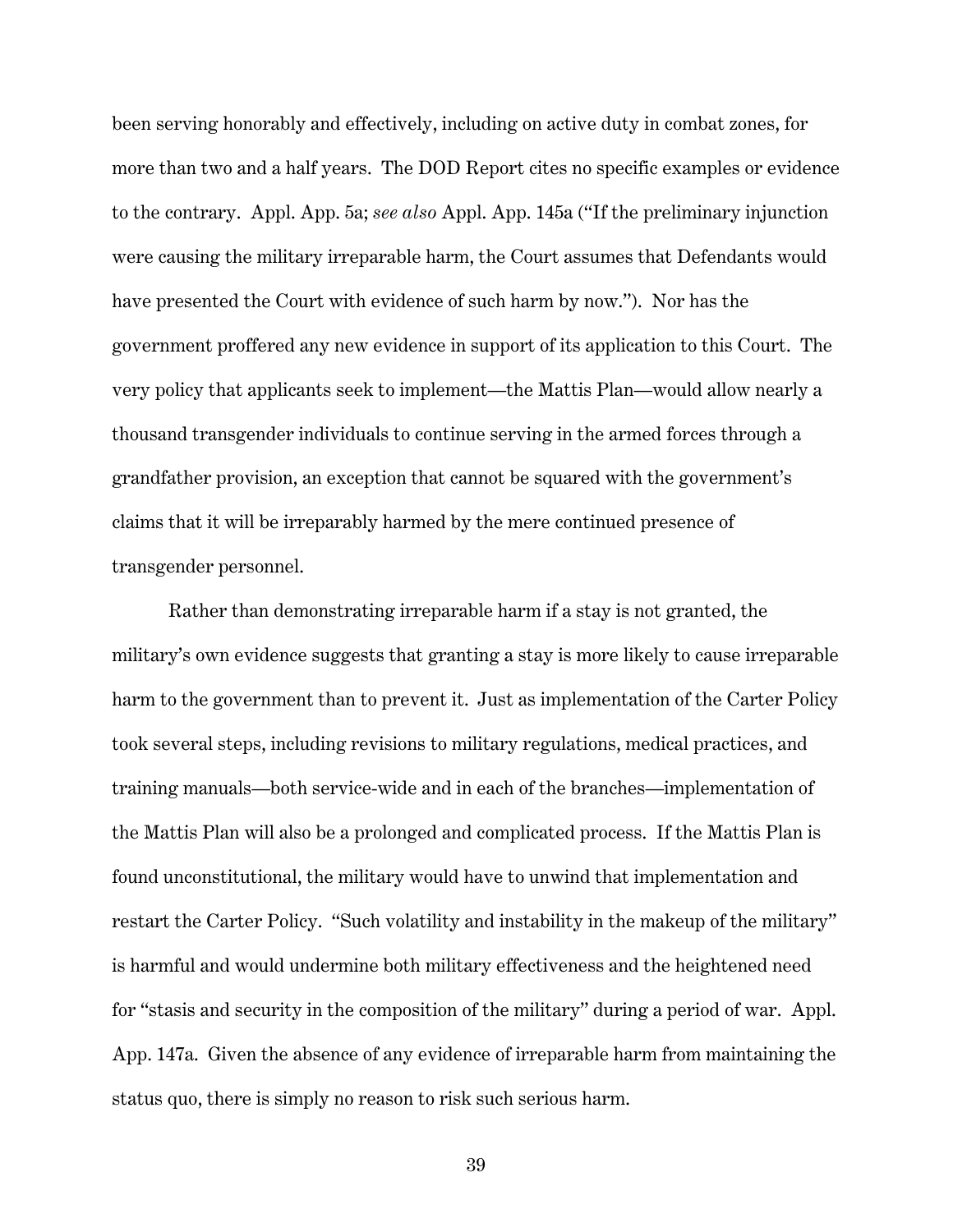## IV. THE BALANCE OF EQUITIES CONTINUES TO SUPPORT THE SCOPE OF THE **INJUNCTION**

The balance of equities favors retaining the injunction. As discussed, the government has not shown that it will suffer any harm by maintaining the status quo. Under the terms of the preliminary injunction, transgender persons must still satisfy the demanding standards to which all servicemembers are subject. There is no evidence in the record that service by such qualified individuals will harm the government—particularly where even the Mattis Plan permits continued service by hundreds of transgender servicemembers. *See supra* Part III.

On the other side of the ledger, however, is the "grave harm" respondents will face if the injunction were stayed. Appl. App. 150a. Respondents who have not yet enlisted will be barred from doing so. The currently serving respondent who has not yet openly disclosed her transgender identity will be forced either to suppress that identity or to risk discharge. Appl. App. 109a-114a. Respondents who have come out as transgender and are currently serving will be "stigmatiz[ed] as members of an inherently inferior class of service members," permitted to serve "only pursuant to an exception to a policy that explicitly marks them as unfit for service." Appl. App. 105a-106a. In addition to the constitutional injury of being singled out as part of an inferior class, the record shows that they will face concrete harms to their safety, military stature, and professional futures. Appl. App. 107a-109a. As the district court found, if the ban were permitted to take effect, respondents will receive less favorable assignments and training opportunities, and will be less respected by their peers and superior officers. *Id*.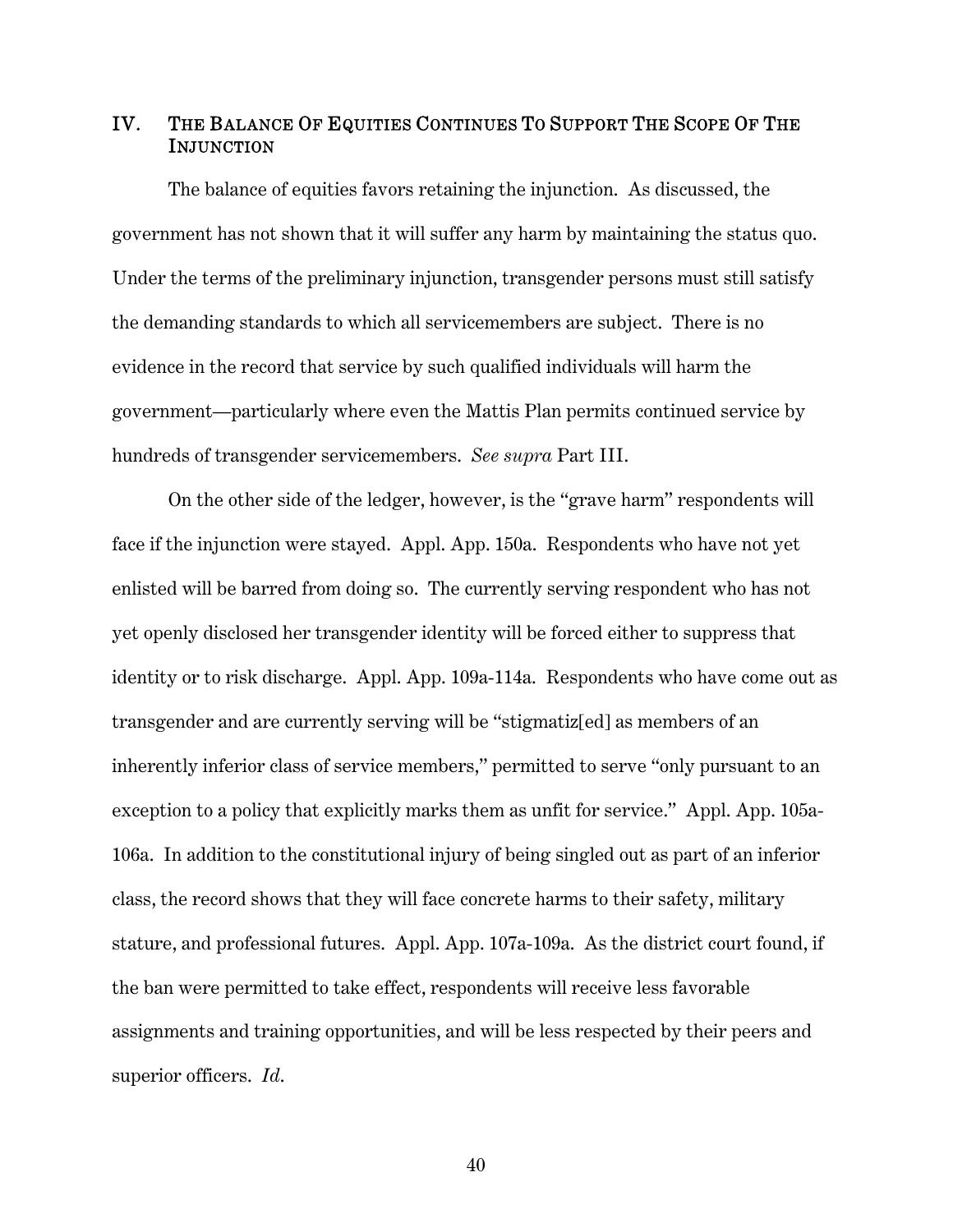As the district court also found, the harms inflicted on respondents by the ban cannot be remedied by narrowing the injunction to apply only to them. "By singling out and stigmatizing transgender service members as inherently different and inferior, the Mattis Implementation Plan harms even those transgender service members who may be allowed to continue serving their country." Appl. App. 149a. In addition, under a narrowed injunction, the Doe respondents would be forced to choose either to remain anonymous—and thus reap little benefit from the injunction—or disclose their transgender identities and role in this litigation publicly—and face the risk of targeted retribution and prejudice. Instead of functioning as a tailored remedy, a narrowed injunction would likely put respondents at heightened risk.

In sum, given the grave threat to respondents and the absence of any demonstrable harm to the government, the equities weigh heavily in favor of denying the government's stay application and maintaining the status quo while this litigation proceeds.

#### **CONCLUSION**

The government's stay application should be denied.